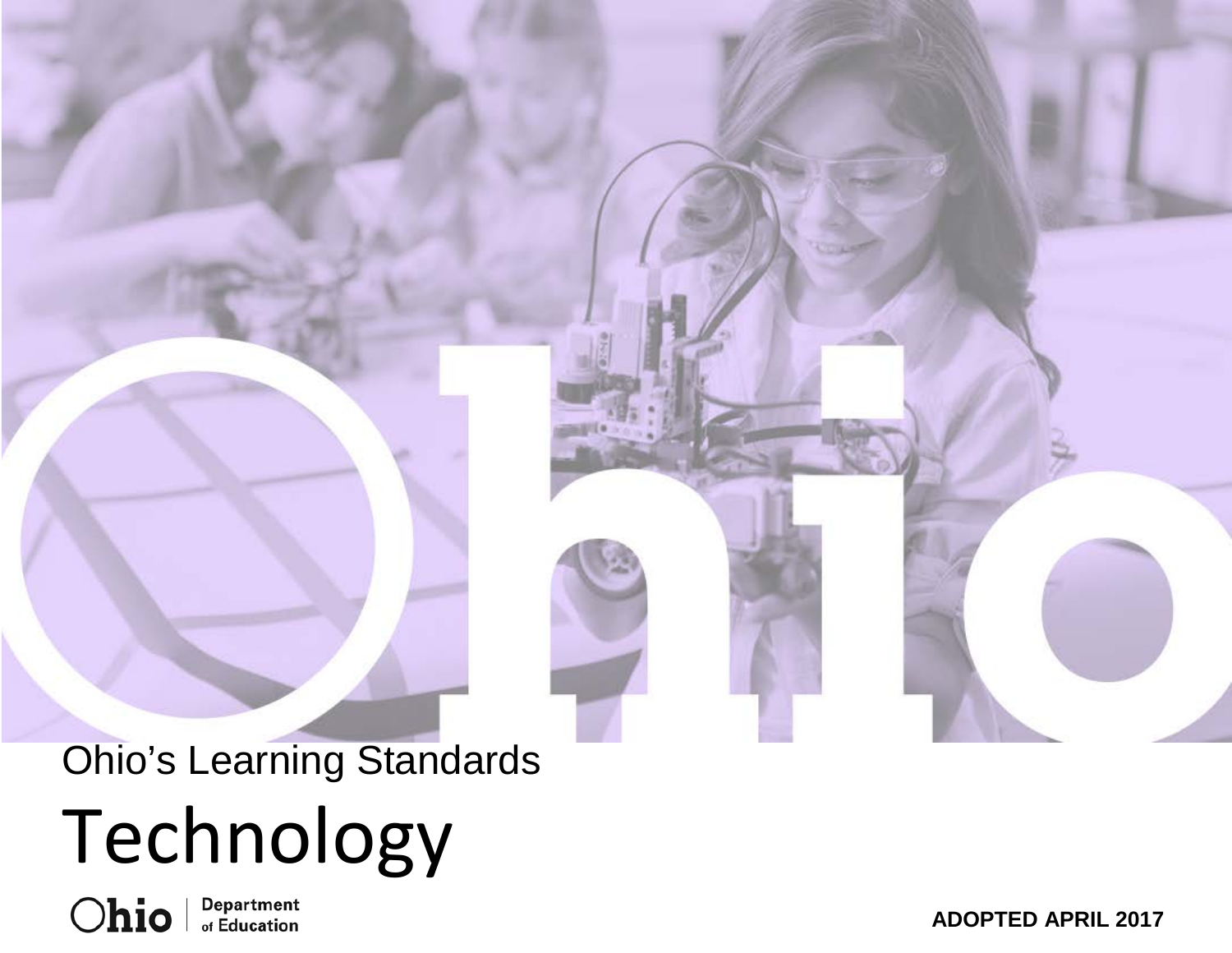# **Table of Contents**

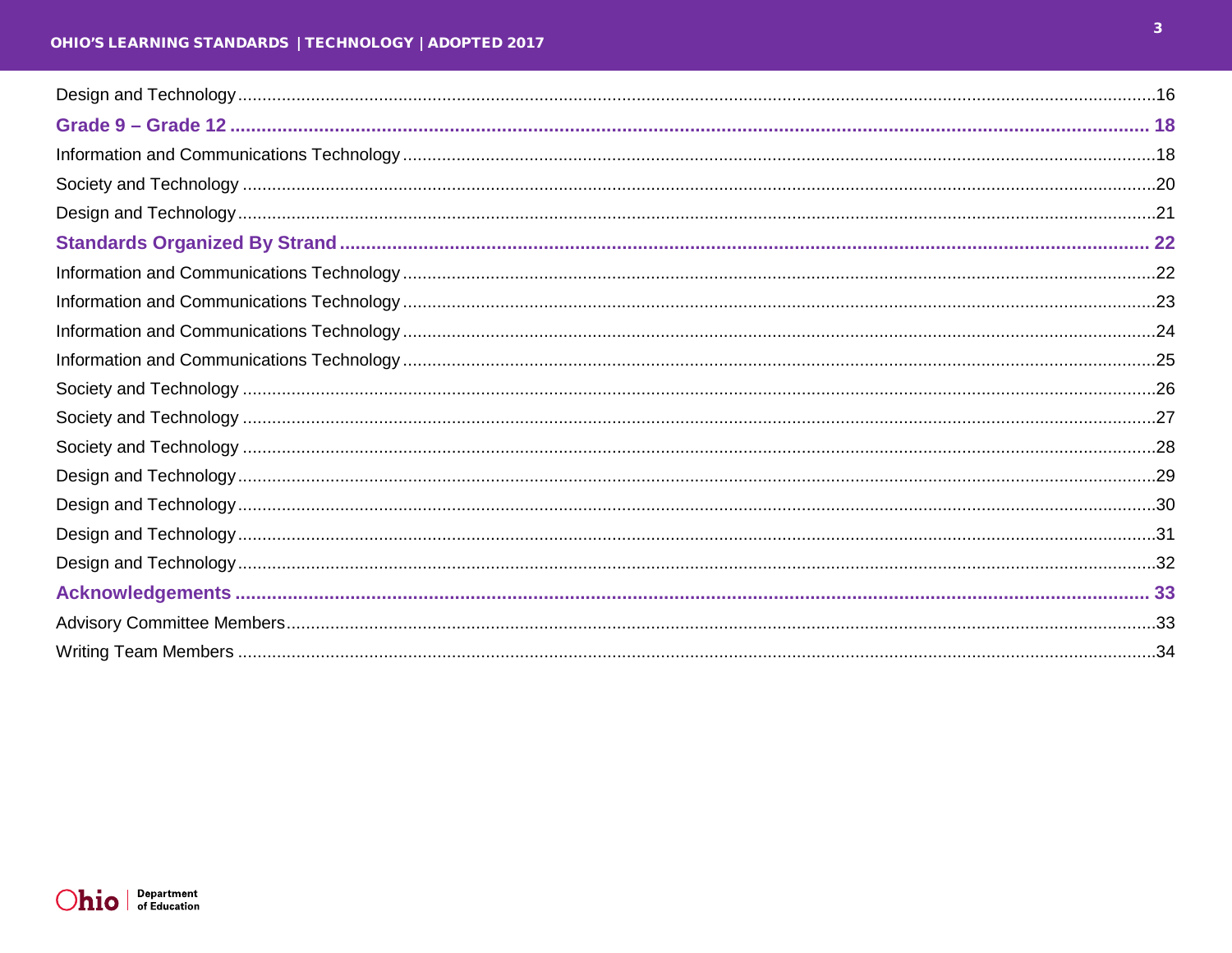# <span id="page-3-0"></span>**Introduction to Ohio's Learning Standards for Technology**

The State Board of Education approved Ohio's Learning Standards for Technology for grades K-12 in April 2017, per [Ohio law.](http://codes.ohio.gov/orc/3301.079) This standards document includes the revised technology standards for grades K-12.

The 2017 Ohio Learning Standards for Technology are the work of Ohio educators. Education professionals from across the state made up the advisory committee and working group responsible for revising the 2003 standards. This collaboration brought together representatives from K-12 and higher education, educational service centers, state technology agencies and associations; participants from urban, rural and suburban areas; and a range of educators, including curriculum directors, administrators, teachers, technology coordinators, technology coaches and library media specialists. Feedback on the revisions was received from regional focus groups open to all Ohio educators. Additional feedback was received and via an online survey open to the public. The process produced a rigorous set of technology learning standards that reflect the varied perspectives of Ohio residents.

The standards are organized by grade bands so students at the end of each grade band have acquired the content and skills outlined. The grades K-2 and 3-5 standards complement what educators already are teaching as part of Ohio's Learning Standards in English Language Arts, Mathematics, Science and Social Studies. The technology standards connect these content areas and offer students ways to apply in the real world the skills and content they already are learning.

The standards for each grade band provide a clear progression of content knowledge and skills that are appropriate for students at that level. Teachers can incorporate the standards in the middle grades and high school into standalone courses or integrate them into other appropriate courses.

## <span id="page-3-1"></span>**GUIDING ASSUMPTIONS**

Ohio's Learning Standards for Technology define what students need to know and be able to do to succeed in a technological world.

## <span id="page-3-2"></span>**PHILOSOPHY OF OHIO'S LEARNING STANDARDS: TECHNOLOGY**

Ohio's Learning Standards for Technology incorporate the following strands across the grade bands: Information and Communications Technology, Society and Technology, and Design and Technology.

These strands provide three lenses through which kindergarten through grade 12 students consider and engage with technology. Together, they instill in students a broad, rich understanding of technology and its effective use and role in their world − an understanding they need to become technology-literate citizens.

## <span id="page-3-3"></span>**WHAT OHIO'S LEARNING STANDARDS FOR TECHNOLOGY DO**

Ohio's Learning Standards for Technology:

- Balance knowledge, conceptual understanding and skill development;
- Address significant understandings that are the basis for students to make sound technological decisions;
- Focus on important topics in technology; and
- Represent a progression across grade bands.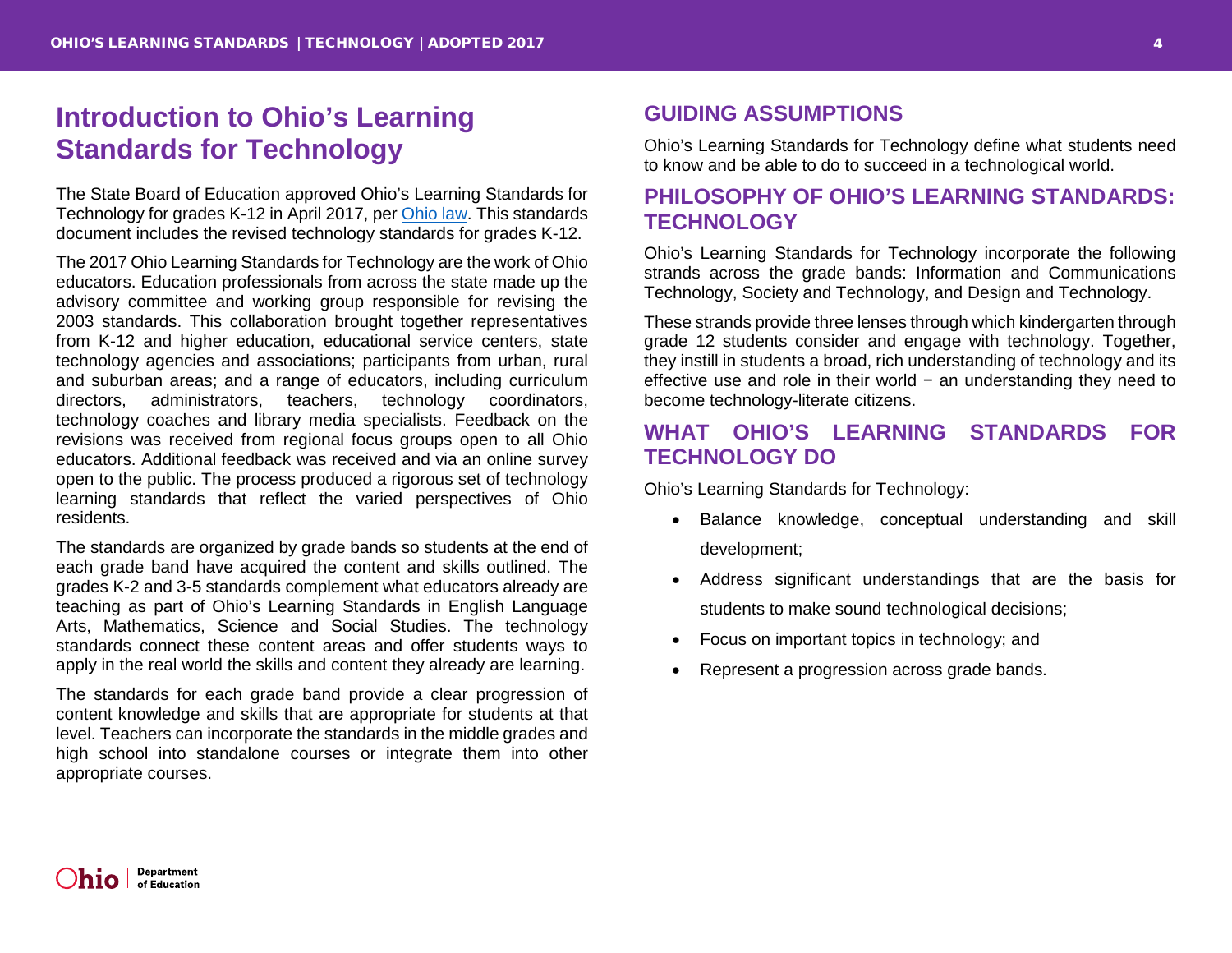## <span id="page-4-0"></span>**Each Child, Our Future**

As proposed in Ohio's strategic plan for education, each child in Ohio is *challenged* to discover and learn, *prepared* to pursue a fulfilling posthigh school path and *empowered* to become a resilient, lifelong learner who contributes to society.

The strategic plan also acknowledges a major education policy shift around technology. A student's ability to strategically use technology now is recognized as foundational and just as important as mathematics and English language arts, from which all other learning is built.

Four equal learning domains challenge, prepare and empower students for success beyond high school by giving them tools to become resilient, lifelong learners. Ohio's Learning Standards for Technology support each of the four domains.

## <span id="page-4-1"></span>**FOUNDATIONAL KNOWLEDGE AND SKILLS**

To be successful in Ohio's ever-changing economy, students must be equipped with foundational knowledge and skills that support lifelong learning. The Information and Communication Technology strand emphasizes students identifying and using digital learning tools and resources to locate, evaluate and use information as they construct knowledge.

#### <span id="page-4-2"></span>**WELL-ROUNDED CONTENT**

Beyond foundational skills and knowledge, students need opportunities to explore a broader range of subjects and disciplines. These explorations enable students to discover connections and relationships

among ideas and concepts. The Society and Technology strand highlights the interconnectedness of technology, self, society and the natural world. Through this strand, students investigate the ethical, legal, political and global impact of technology. Through the Information and Communications Technology strand, students use digital tools and resources as they communicate their knowledge.

## <span id="page-4-3"></span>**LEADERSHIP AND REASONING SKILLS**

Future success will require students to exhibit both leadership and reasoning skills. These can include problem-solving, design thinking, creativity, and data analytics. In the Design and Technology strand, students begin in kindergarten identifying a problem and using an engineering design process to solve the problem. As they progress each year, their designs, products, and evaluation processes become more sophisticated.

## <span id="page-4-4"></span>**SOCIAL-EMOTIONAL LEARNING**

Living as part of a community involves understanding the importance of social interaction and personal feelings. Social-emotional learning includes competencies like self-management, social awareness, collaboration, empathy, relationship skills and responsible decisionmaking. The Society and Technology strand emphasizes communication and collaboration. This strand also addresses the impact technology and technology use can have on self and society. The Information and Communications Technology strand also asks students to reflect on what it means to use technology responsibly.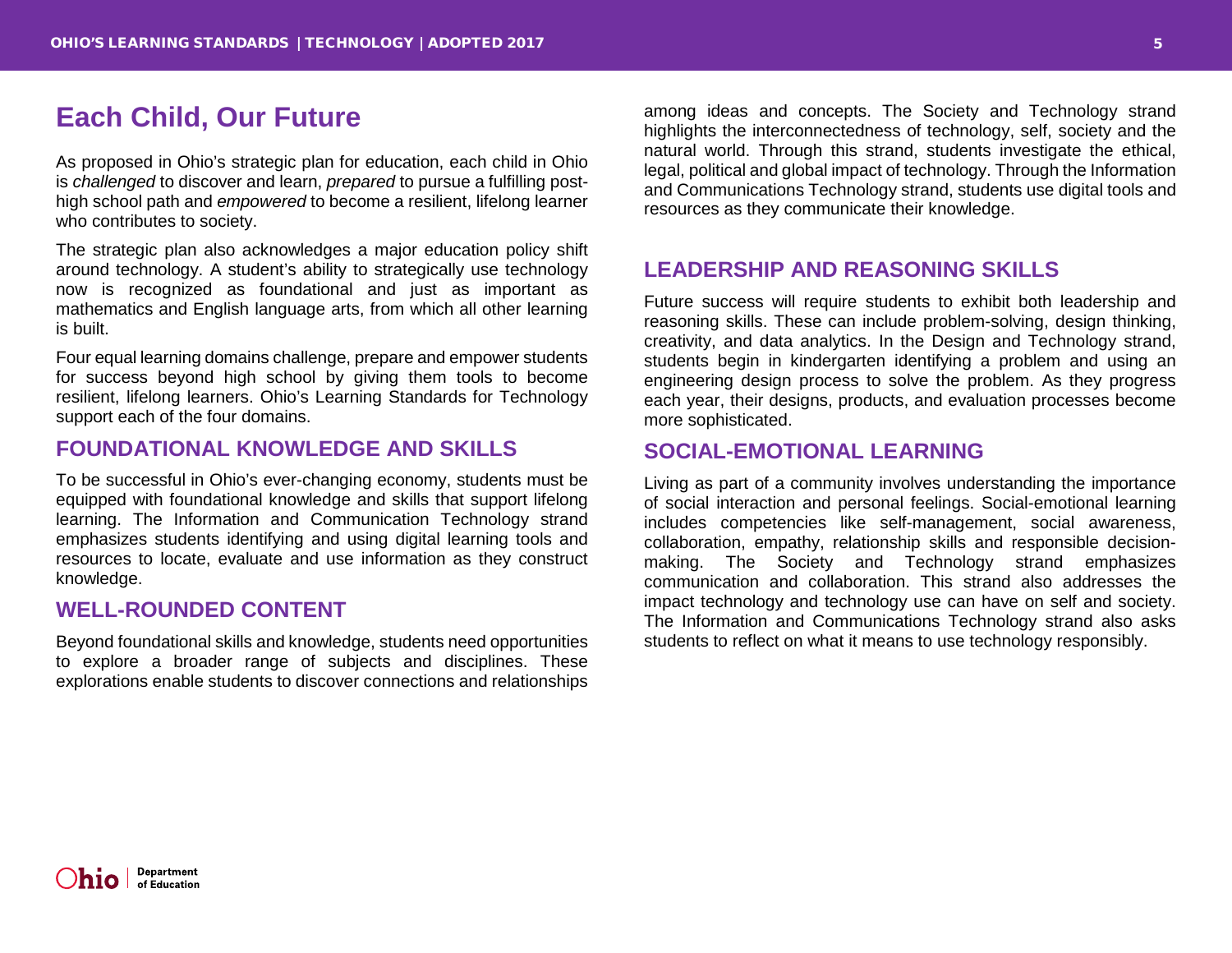# <span id="page-5-0"></span>**Organization of the Grade Band Standards**

Ohio's Learning Standards for Technology address the same strands and topics in each grade band. The content statements provide the focus of instruction for the grade band.



**Strands** are overarching ideas and provide three lenses through which kindergarten through grade 12 students consider and engage with technology.

**Topics** organize and focus the instruction. Each strand is broken into several topics. Topic statements remain consistent from kindergarten to grade 12.

**Content Statements** further refine the topic statements to define what students should know and be able to do at each grade band.

These standards do not dictate curriculum or teaching methods. For example, while topic 1 appears before topic 2 in the standards for a given gradeband, teachers do not need to teach topic 1 before topic 2. A teacher might prefer to teach topic 2 before topic 1 or might choose to highlight connections by teaching topic 1 and topic 2 at the same time.

*The lowercase letters do not indicate a preferred order. They do not show relationships from topic to topic. They are included in order to facilitate discussions, planning and implementation of the standards.*

For example, the abbreviation K-2.ICT.1.a refers to grade band K-2, strand Information Communication Technology, Topic 1, Content Statement a.

Department  $D$ hio  $\int_{\text{of Education}}^{\text{Department}}$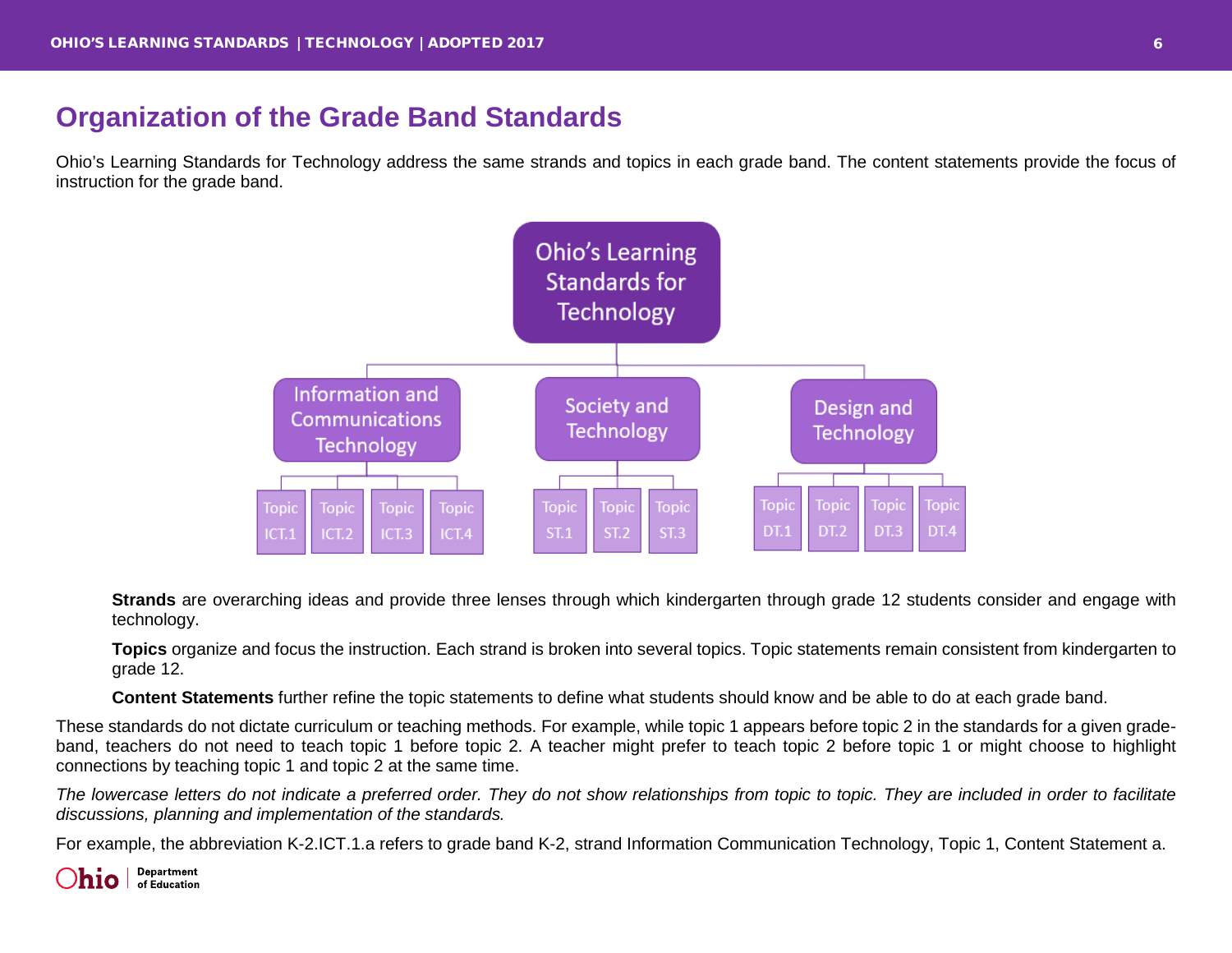# <span id="page-6-0"></span>**Strand and Topic Descriptions**

## <span id="page-6-1"></span>**INFORMATION AND COMMUNICATIONS TECHNOLOGY**

The understanding and application of digital learning tools for accessing, creating, evaluating, applying and communicating ideas and information.

Topic 1: Identify and use appropriate digital learning tools and resources to accomplish a defined task.

Topic 2: Use digital learning tools and resources to locate, evaluate and use information.

Topic 3: Use digital learning tools and resources to construct knowledge.

Topic 4: Use digital learning tools and resources to communicate and disseminate information to multiple audiences.

#### <span id="page-6-2"></span>**SOCIETY AND TECHNOLOGY**

The interconnectedness of technology, self, society and the natural world, specifically addressing the ethical, legal, political and global impact of technology.

Topic 1: Demonstrate an understanding of technology's impact on the advancement of humanity – economically, environmentally and ethically.

Topic 2: Analyze the impact of communication and collaboration in both digital and physical environments.

Topic 3: Explain how technology, society, and the individual impact one another.

#### <span id="page-6-3"></span>**DESIGN AND TECHNOLOGY**

Addresses the nature of technology to develop and improve products and systems over time to meet human/societal needs and wants through design processes.

Topic 1: Define and describe technology, including its core concepts of systems, resources, requirements, processes, controls, optimization and trade-offs.

Topic 2: Identify a problem and use an engineering design process to solve the problem.

Topic 3: Demonstrate that solutions to complex problems require collaboration, interdisciplinary understanding and systems thinking.

Topic 4: Evaluate designs using functional, aesthetic and creative elements.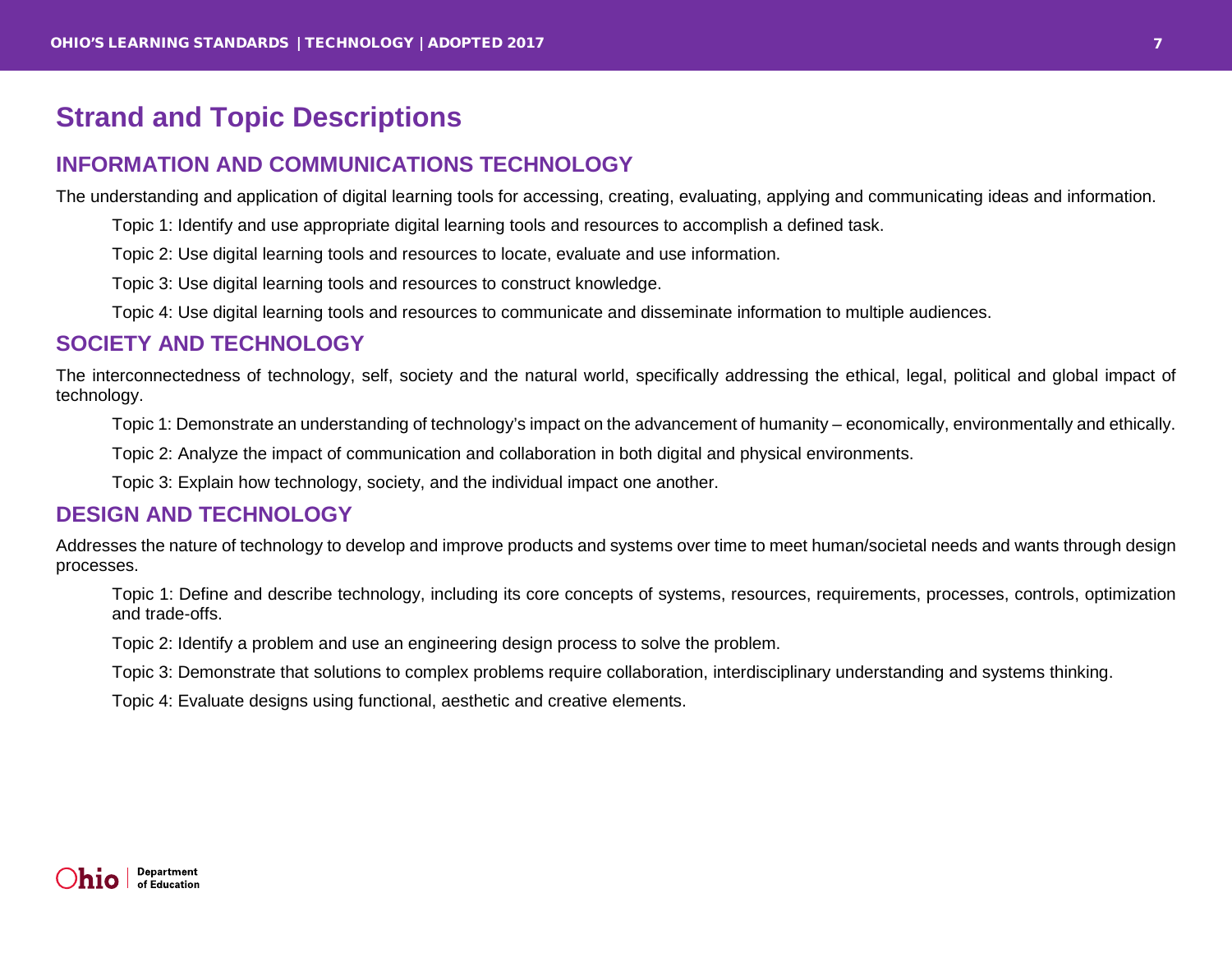# <span id="page-7-0"></span>**Kindergarten - Grade 2**

## <span id="page-7-1"></span>**INFORMATION AND COMMUNICATIONS TECHNOLOGY**

*The understanding and application of digital learning tools for accessing, creating, evaluating, applying and communicating ideas and information.*

#### **Topic 1: Identify and use appropriate digital learning tools and resources to accomplish a defined task.**

**K-2.ICT.1.a.** Develop basic skills for using digital learning tools and resources to accomplish a defined task.

**K-2.ICT.1.b.** With guidance, identify a goal and determine how digital learning tools can help accomplish that goal.

#### **Topic 2: Use digital learning tools and resources to locate, evaluate and use information.**

**K-2.ICT.2.a.** Develop basic skills for locating information using digital learning tools and resources.

**K-2.ICT.2.b.** Identify main ideas and details in information found with digital learning tools and resources.

#### **Topic 3: Use digital learning tools and resources to construct knowledge.**

**K-2.ICT.3.a.** Develop basic skills for gathering and organizing information from multiple digital learning tools and resources to build knowledge.

**K-2.ICT.3.b**. Use visuals found in digital learning tools and resources to clarify and add to knowledge.

**K-2.ICT.3.c.** Collect, record and organize observations and data during student explorations using digital learning tools and resources.

**K-2.ICT.3.d.** With guidance, create artifacts using digital learning tools and resources to demonstrate knowledge.

#### **Topic 4: Use digital learning tools and resources to communicate and disseminate information to multiple audiences.**

**K-2.ICT.4.a.** With guidance, discuss and identify communication needs considering the task, situation and information to be shared.

**K-2.ICT.4.b.** With guidance, use digital learning tools to add audio and/or visual media to clarify information.

**K-2.ICT.4.c.** With guidance, select appropriate digital learning tools and resources to produce and publish information.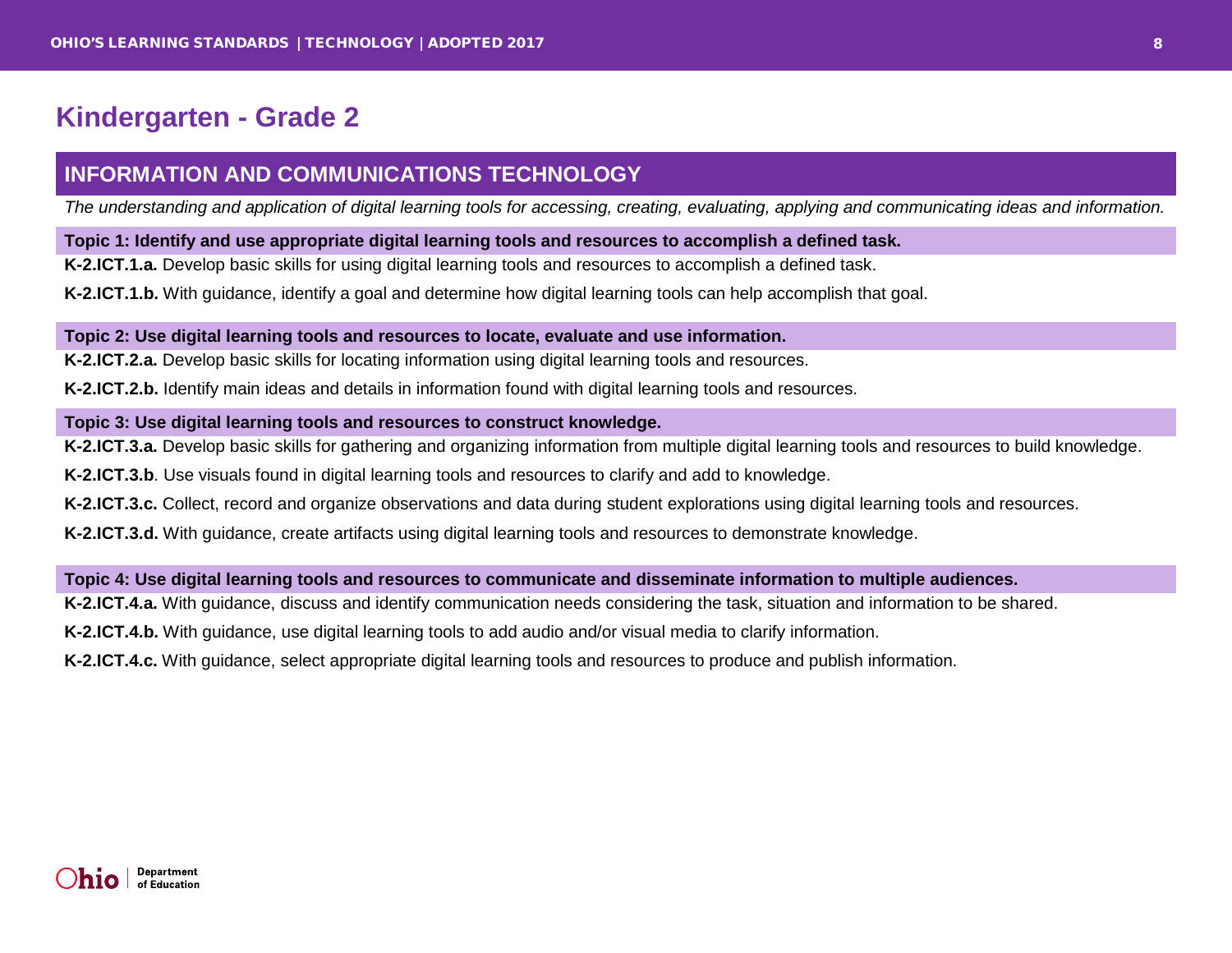<span id="page-8-0"></span>*The interconnectedness of technology, self, society and the natural world, specifically addressing the ethical, legal, political and global impact of technology.*

**Topic 1: Demonstrate an understanding of technology's impact on the advancement of humanity – economically, environmentally and ethically.**

**K-2.ST.1.a.** Demonstrate appropriate and identify inappropriate uses of technology required to be a responsible user.

**K-2.ST.1.b.** Identify positive and negative impacts one's use of technology can have on oneself and one's family.

**Topic 2: Analyze the impact of communication and collaboration in both digital and physical environments.**

**K-2.ST.2.a.** Communicate and collaborate using several digital methods.

**K-2.ST.2.b.** Identify positive and negative ways of collaborating in digital and physical environments.

**K-2.ST.2.c.** Investigate how technology does (or does not) impact the way(s) one's family communicates.

#### **Topic 3: Explain how technology, society and the individual impact one another.**

**K-2.ST.3.a.** State the advantages and disadvantages of technology in one's life.

**K-2.ST.3.b.** Identify examples of how technology innovations/inventions can have multiple applications.

**K-2.ST.3.c**. Identify how the use of technology affects self and others in various ways.

**K-2.ST.3.d.** Define and discuss digital identity and digital footprints.

**K-2.ST.3.e.** Provide examples of how rules for respecting others' belongings apply to digital content and information.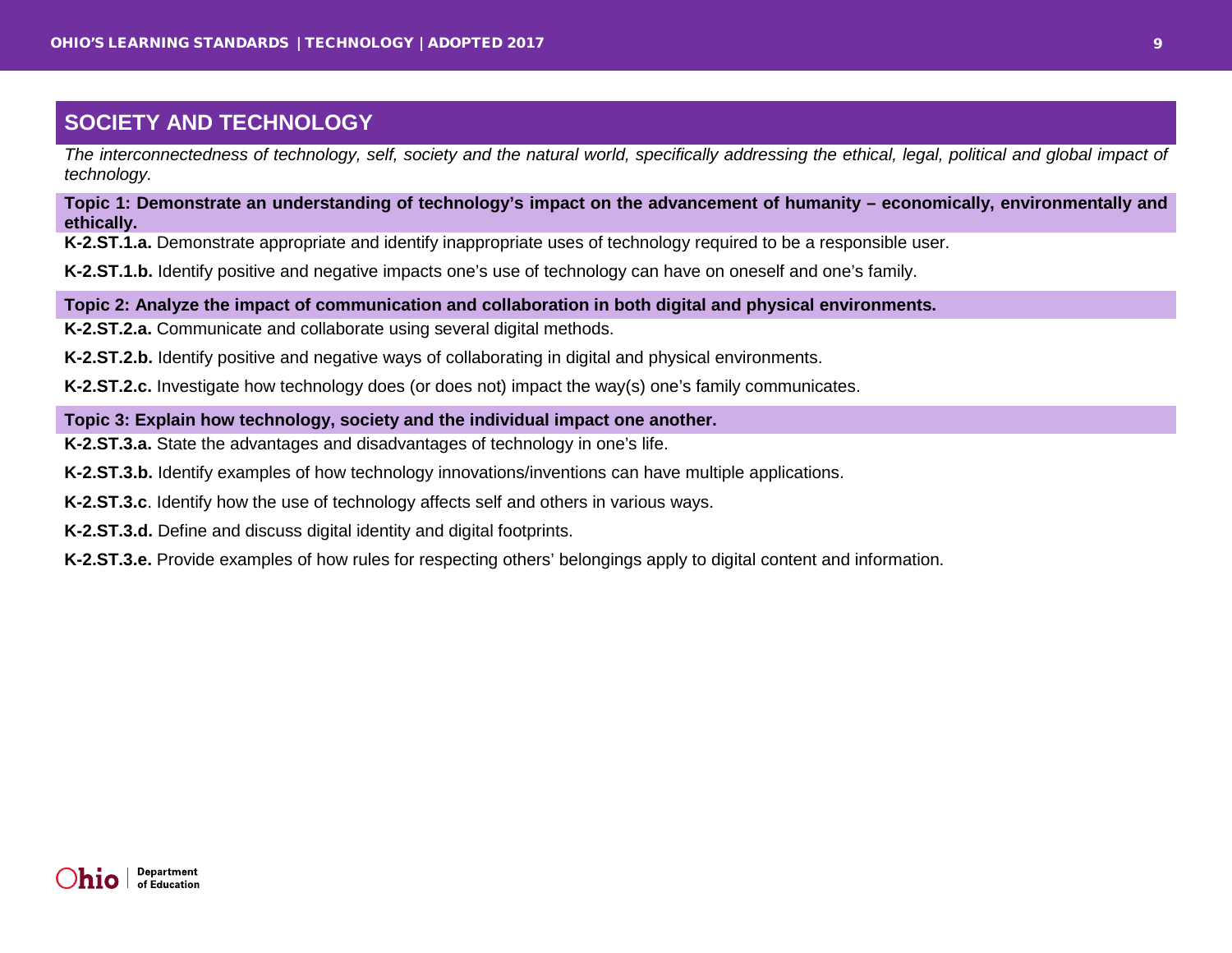<span id="page-9-0"></span>*Addresses the nature of technology to develop and improve products and systems over time to meet human/societal needs and wants through design processes.*

**Topic 1: Define and describe technology, including its core concepts of systems, resources, requirements, processes, controls, optimization and trade-offs.**

**K-2.DT.1.a.** Identify and discuss differences between the human-designed world and the natural world.

**K-2.DT.1.b.** Describe technology as something someone made to meet a want or need.

**K-2.DT.1.c**. Explain that systems have parts or components that work together to accomplish a goal.

**K-2.DT.1.d.** Give examples of how resources such as tools and materials are things that help people get a job done.

#### **Topic 2: Identify a problem and use an engineering design process to solve the problem.**

**K-2.DT.2.a.** Observe and describe details of an object's design.

- **K-2.DT.2.b.** Demonstrate the ability to follow a simple design process: identify a problem, think about ways to solve the problem, develop possible solutions, and share and evaluate solutions with others.
- **K-2.DT.2.c.** Explain that a design process is a plan to find solutions to problems.
- **K-2.DT.2.d**. Demonstrate that there are many possible solutions to a design problem.

**K-2.DT.2.e.** Communicate design plans and solutions using drawings and descriptive language.

**Topic 3: Demonstrate that solutions to complex problems require collaboration, interdisciplinary understanding and systems thinking.**

**K-2.DT.3.a.** Describe how different technologies are used in various fields.

**K-2.DT.3.b**. Work as a team to identify possible problems to solve and their potential technological solutions.

**Topic 4: Evaluate designs using functional, aesthetic and creative elements.**

**K-2.DT.4.a.** Identify and discuss the use of aesthetics in everyday objects.

**K-2.DT.4.b.** Identify and discuss functional aspects of everyday objects.

**K-2.DT.4.c.** Identify and discuss examples of creativity found in everyday objects.

**K-2.DT.4.d.** Discuss and give examples of how changes in design can be used to strengthen or improve a product.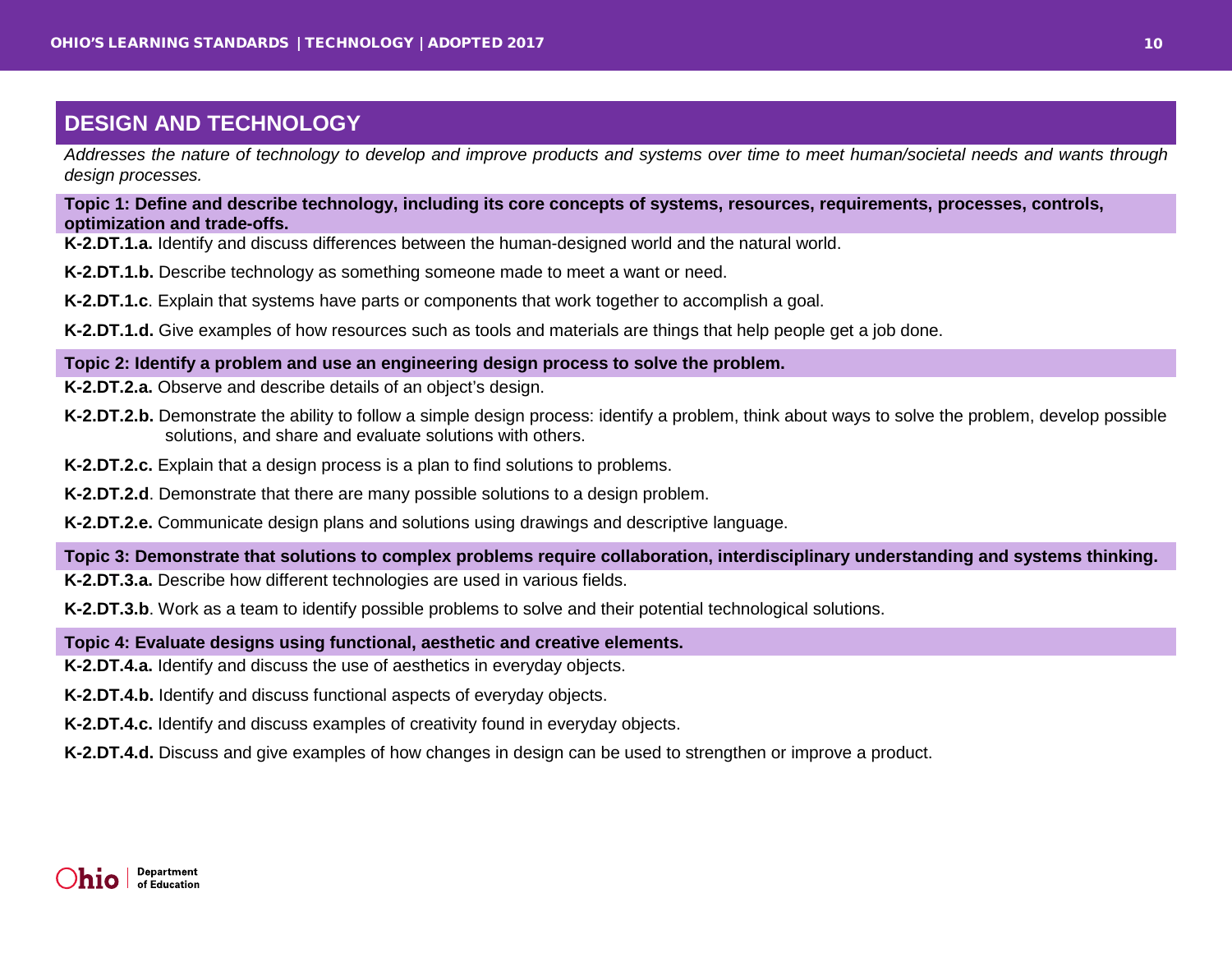# <span id="page-10-0"></span>**Grade 3 – Grade 5**

## <span id="page-10-1"></span>**INFORMATION AND COMMUNICATIONS TECHNOLOGY**

*The understanding and application of digital learning tools for accessing, creating, evaluating, applying and communicating ideas and information.*

#### **Topic 1: Identify and use appropriate digital learning tools and resources to accomplish a defined task.**

**3-5.ICT.1.a.** With guidance, identify and use digital learning tools or resources to support planning, implementing and reflecting upon a defined task.

**3-5.ICT.1.b.** Explain the use of selected digital learning tools and resources to support productivity and learning.

#### **Topic 2: Use digital learning tools and resources to locate, evaluate and use information.**

**3-5.ICT.2.a.** Identify questions related to a topic of interest to broaden or narrow the topic as needed.

- **3-5.ICT.2.b.** Use appropriate search techniques to locate needed information using digital learning tools and resources.
- **3-5.ICT.2.c.** Use multiple criteria developed with guidance to differentiate between relevant and irrelevant information found with digital learning tools and resources.
- **3-5.ICT.2.d.** Explain basic ideas of plagiarism and copyright.
- **3-5.ICT.2.e.** Use digital citation tools to cite sources with appropriate guidance.

#### **Topic 3: Use digital learning tools and resources to construct knowledge.**

**3-5.ICT.3.a.** Gather, organize and summarize information from multiple digital learning tools and resources to build knowledge of a topic.

- **3-5.ICT.3.b**. Interpret images, diagrams, maps, graphs, infographics, videos, animations, interactives, etc., in digital learning tools and resources to clarify and add to knowledge.
- **3-5.ICT.3.c.** Organize observations and data collected during student explorations to determine if patterns are present.
- **3-5.ICT.3.d.** Create artifacts using digital learning tools and resources to demonstrate knowledge.

#### **Topic 4: Use digital learning tools and resources to communicate and disseminate information to multiple audiences.**

**3-5.ICT.4.a.** With guidance, discuss and identify communication needs considering goals, audience and content.

**3-5.ICT.4.b.** With guidance, select media formats appropriate to content and audience.

**3-5.ICT.4.c.** Evaluate the features of digital learning tools and resources based on the characteristics of a specific audience.

**3-5.ICT.4.d.** Produce and publish information appropriate for a target audience using digital learning tools and resources.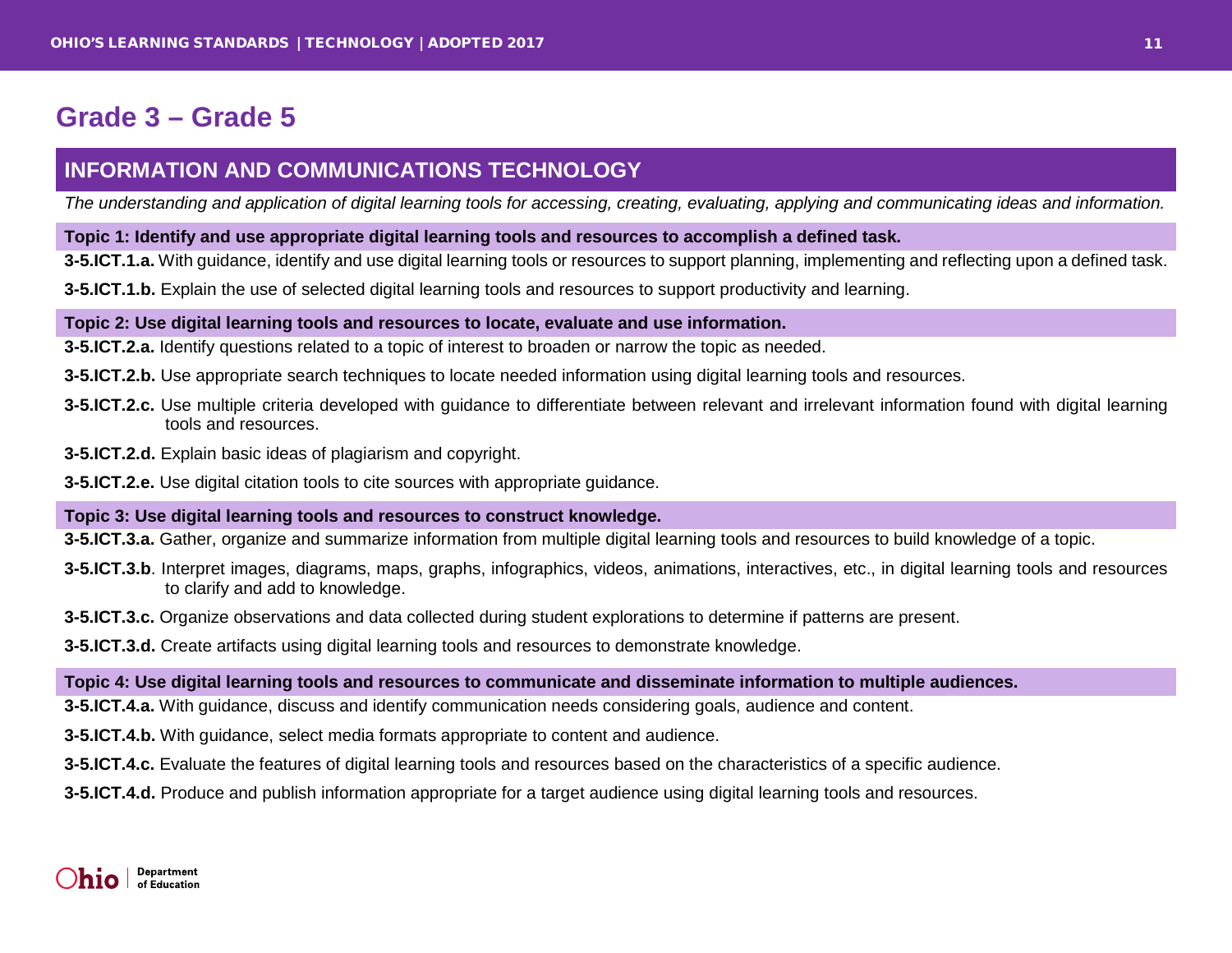<span id="page-11-0"></span>*The interconnectedness of technology, self, society and the natural world, specifically addressing the ethical, legal, political and global impact of technology.*

**Topic 1: Demonstrate an understanding of technology's impact on the advancement of humanity – economically, environmentally and ethically.**

**3-5.ST.1.a.** Demonstrate appropriate use of technology and explain the importance of responsible and ethical technology use.

- **3-5.ST.1.b.** Identify positive and negative impacts one's use of personal technology and technology systems (e.g., agriculture, transportation, energy generation, water treatment) can have on one's community.
- **3-5.ST.1.c.** Describe legal and responsible practices when utilizing technology.

**Topic 2: Analyze the impact of communication and collaboration in both digital and physical environments.**

**3-5.ST.2.a.** Create a plan and select collaboration and/or communication tools to complete a given task.

**3-5.ST.2.b.** Exercise digital etiquette when communicating and collaborating.

**3-5.ST.2.c.** Identify the positive and negative impact the use of technology can have on relationships, communities and self.

#### **Topic 3: Explain how technology, society and the individual impact one another.**

- **3-5.ST.3.a.** Describe the advantages and disadvantages of technology (past, present, future) to understand the relationship between technology, society and the individual.
- **3-5.ST.3.b.** Demonstrate how technology innovations/inventions can have multiple applications.
- **3-5.ST.3.c**. Identify and discuss how the use of technology affects self and others in various ways.
- **3-5.ST.3.d.** Identify the components of one's digital identity and one's digital footprint.

**3-5.ST.3.e.** Identify and discuss laws and rules that apply to digital content and information.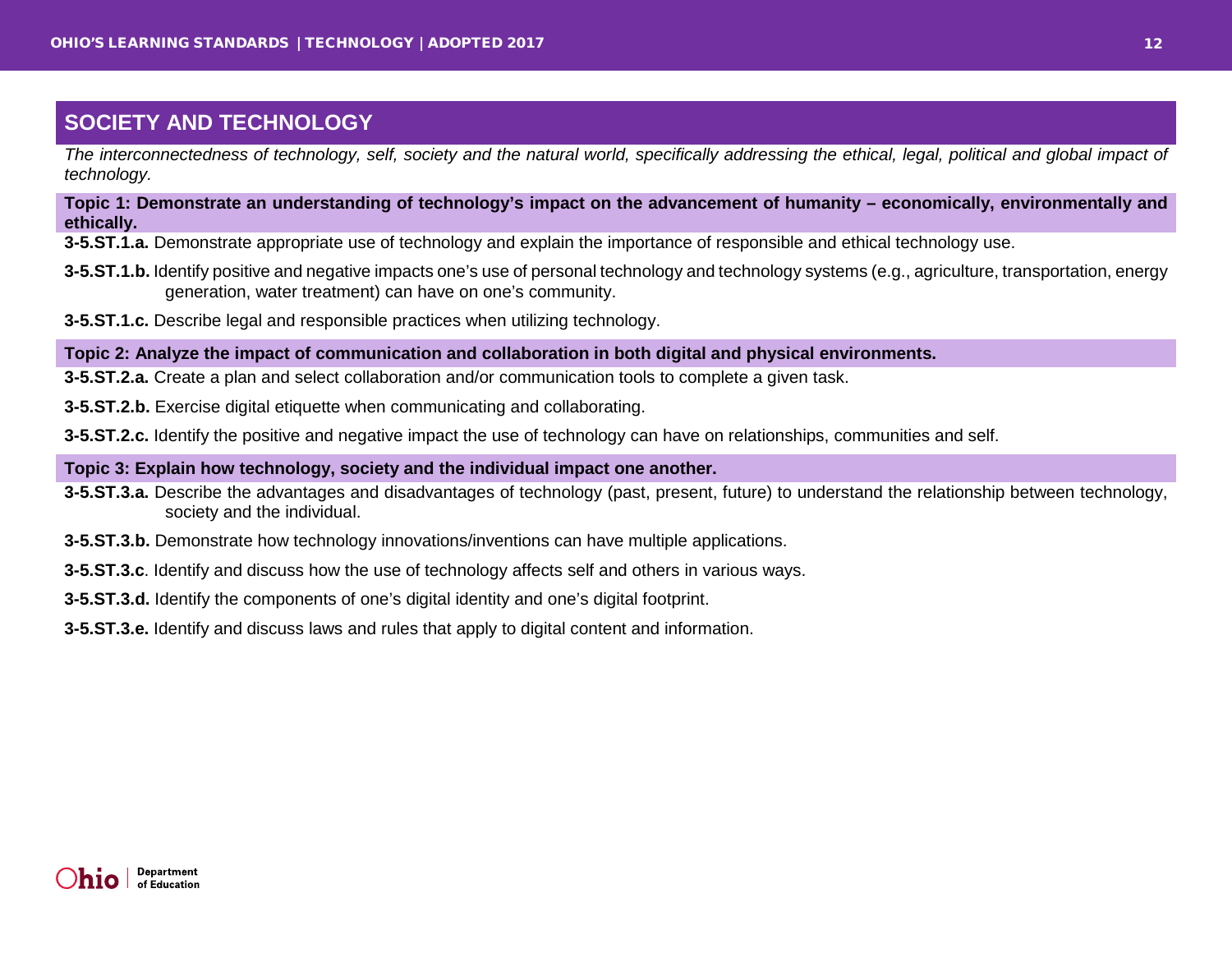<span id="page-12-0"></span>*Addresses the nature of technology to develop and improve products and systems over time to meet human/societal needs and wants through design processes.*

**Topic 1: Define and describe technology, including its core concepts of systems, resources, requirements, processes, controls, optimization and trade-offs.**

**3-5.DT.1.a.** Demonstrate how applying human knowledge using tools and machines extends human capabilities to meet our needs and wants.

- **3-5.DT.1.b.** Give examples of how requirements for a product can limit the design possibilities for that product.
- **3-5.DT.1.c**. Describe a process as a series of actions and how it is used to produce a result.
- **3-5.DT.1.d**. Identify and describe examples of technology products and processes.
- **3-5.DT.1.e.** Explain how controls use information to cause systems to change, like a home thermostat turning on the heat based on the low temperature of a room.

#### **Topic 2: Identify a problem and use an engineering design process to solve the problem.**

- **3-5.DT.2.a.** Critique needs and opportunities for designing solutions.
- **3-5.DT.2.b.** Plan and implement a design process: identify a problem, think about ways to solve the problem, develop possible solutions, test and evaluate solution(s), present a possible solution, and redesign to improve the solution.

**3-5.DT.2.c.** Generate, develop and communicate design ideas and decisions using appropriate terms and graphical representations.

**Topic 3: Demonstrate that solutions to complex problems require collaboration, interdisciplinary understanding and systems thinking.**

- **3-5.DT.3.a.** Design a product with multiple components and describe how the components interact to form a system.
- **3-5.DT.3.b**. Explore and document connections between technology and other fields of study.

**3-5.DT.3.c.** Identify a product and describe how people from different disciplines combined their skills in the design and production of the product.

#### **Topic 4: Evaluate designs using functional, aesthetic and creative elements.**

**3-5.DT.4.a.** Use criteria developed with guidance to evaluate a new or improved product for its functional, aesthetic and creative elements.

**3-5.DT.4.b.** Examine a familiar product or process and suggest improvements to its design.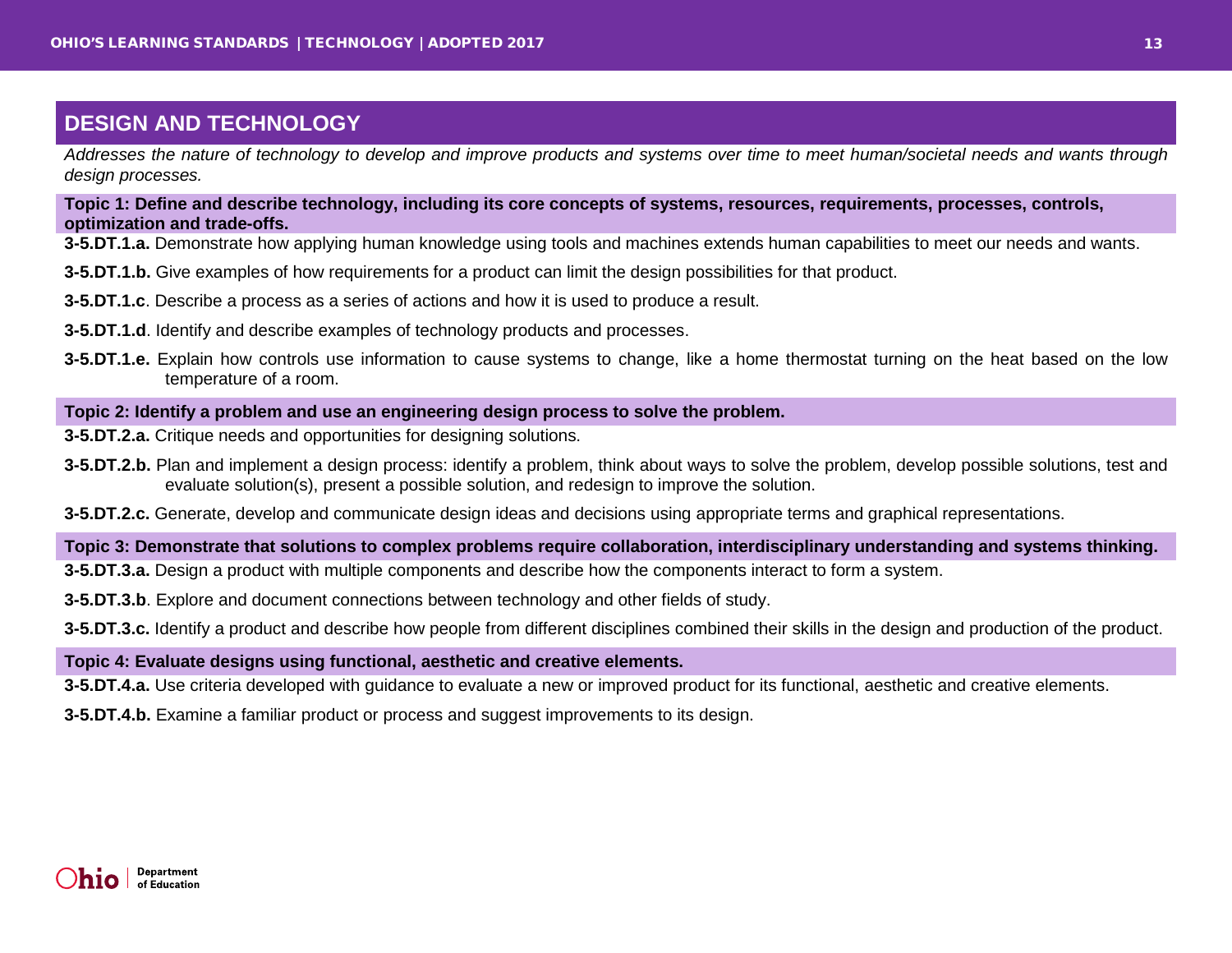# <span id="page-13-0"></span>**Grade 6 – Grade 8**

## <span id="page-13-1"></span>**INFORMATION AND COMMUNICATIONS TECHNOLOGY**

*The understanding and application of digital learning tools for accessing, creating, evaluating, applying and communicating ideas and information.*

#### **Topic 1: Identify and use appropriate digital learning tools and resources to accomplish a defined task.**

**6-8.ICT.1.a.** Develop criteria for selecting digital learning tools and resources to accomplish a defined task.

**6-8.ICT.1.b.** Select and use digital learning tools or resources to support planning, implementing and reflecting upon a defined task.

**6-8.ICT.1.c.** Evaluate the use of digital learning tools and resources to support learning and productivity.

#### **Topic 2: Use digital learning tools and resources to locate, evaluate and use information.**

**6-8.ICT.2.a.** Use advanced search techniques to locate needed information using digital learning tools and resources.

**6-8.ICT.2.b.** Use multiple criteria to evaluate the validity of information found with digital learning tools and resources.

**6-8.ICT.2.c.** Apply principles of copyright, use digital citation tools and use strategies to avoid plagiarism.

#### **Topic 3: Use digital learning tools and resources to construct knowledge.**

**6-8.ICT.3.a.** Analyze and integrate textual, visual and quantitative information (e.g., images, diagrams, maps, graphs, infographics, videos, animations, interactives) from multiple digital learning tools and resources.

**6-8.ICT.3.b**. Analyze data collected or retrieved from a variety of digital learning tools and resources to determine if patterns or trends are present.

**6-8.ICT.3.c.** Create artifacts using digital learning tools and resources to demonstrate knowledge.

**Topic 4: Use digital learning tools and resources to communicate and disseminate information to multiple audiences.**

**6-8.ICT.4.a.** Use digital learning tools and resources to identify communication needs considering goals, audience and content.

**6-8.ICT.4.b.** Select and use a variety of media formats to communicate information to a target audience.

**6-8.ICT.4.c.** Discuss and identify ways to communicate and disseminate information so that users with varied needs can access information.

**6-8.ICT.4.d.** Evaluate the effectiveness of a digital tool to communicate information with multiple audiences.

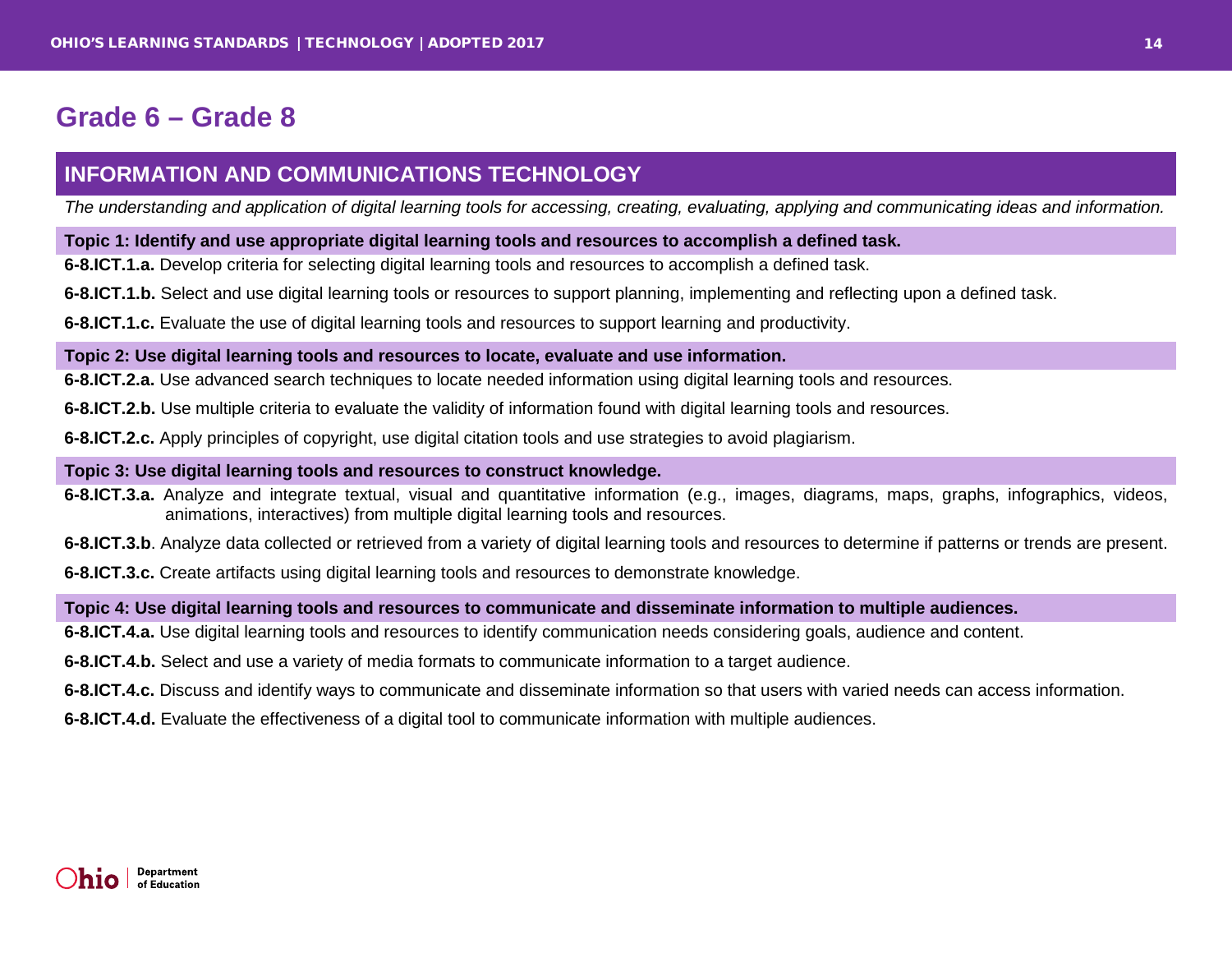<span id="page-14-0"></span>*The interconnectedness of technology, self, society and the natural world, specifically addressing the ethical, legal, political and global impact of technology.*

**Topic 1: Demonstrate an understanding of technology's impact on the advancement of humanity – economically, environmentally and ethically.**

**6-8.ST.1.a.** Advocate and exhibit ethical, legal and responsible practices when utilizing technology.

**6-8.ST.1.b.** Explore the advantages and disadvantages of widespread use, accessibility and reliance on technology in one's world.

**6-8.ST.1.c.** Review and demonstrate ethical considerations and legal requirements involved in the creation and use of digital technologies.

**6-8.ST.1.d.** Analyze an environmental concern and investigate technology solutions to that problem.

**Topic 2: Analyze the impact of communication and collaboration in both digital and physical environments.**

**6-8.ST.2.a.** Critique specific instances of how technology has impacted access to information, communications and collaboration.

**6-8.ST.2.b.** Explain the positive and negative impact the use of technology can have on personal, professional and community relationships.

**6-8.ST.2.c.** Investigate how social media impacts society and the digital identities of individuals and organizations.

**6-8.ST.2.d.** Apply appropriate interactions and digital etiquette in varying contexts, reflecting upon potential impacts in both digital and physical environments.

**Topic 3: Explain how technology, society and the individual impact one another.**

- **6-8.ST.3.a.** Discuss and define how issues (e.g., economic, political, scientific and cultural) are influenced by the development and use of technology.
- **6-8.ST.3.b.** Explain how new technology development is driven by factors such as commercialization, creative/inventive thinking and cultural/historical influence.
- **6-8.ST.3.c**. Analyze how technological innovations and inventions can have multiple applications, both intended and unintended.

**6-8.ST.3.d.** Describe the impact of an individual's wants, values and interests on the development of new technologies.

**6-8.ST.3.e.** Manage components of one's digital identity and one's digital footprint.

**6-8.ST.3.f.** Evaluate current and past revisions to laws, rules and policies as society responds to technological advancements.

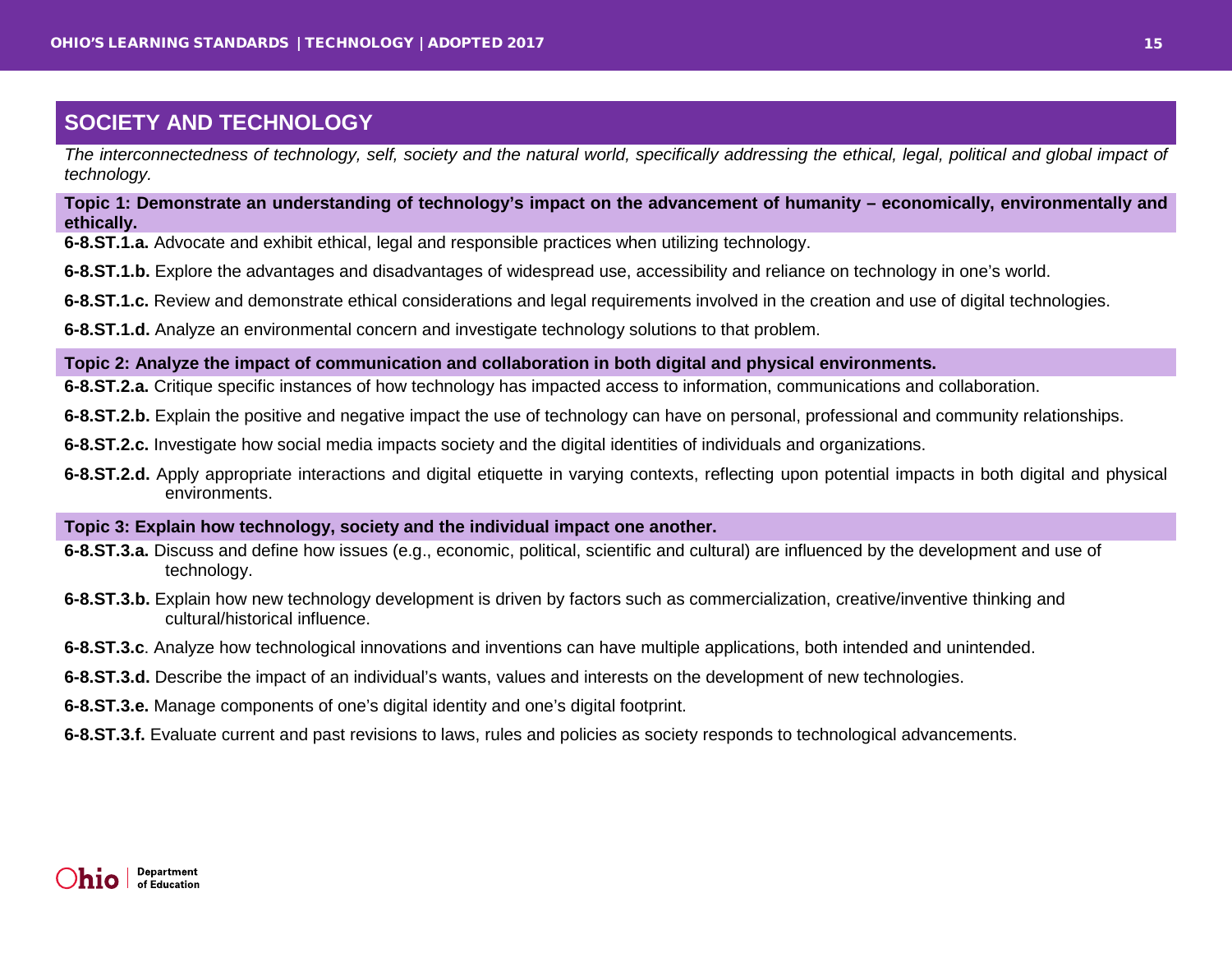<span id="page-15-0"></span>*Addresses the nature of technology to develop and improve products and systems over time to meet human/societal needs and wants through design processes.*

**Topic 1: Define and describe technology, including its core concepts of systems, resources, requirements, processes, controls, optimization and trade-offs.**

- **6-8.DT.1.a.** Explore and document how technology can impact efficiency.
- **6-8.DT.1.b.** Analyze how tools, materials and processes are used to alter the natural and human-designed worlds.
- **6-8.DT.1.c**. Define and categorize the requirements of a design as either criteria or constraints.
- **6-8.DT.1.d.** Explain how optimization is the process of making a product as fully functional and effective as possible.
- **6-8.DT.1.e.** Describe how trade-offs involve a choice of one quality over another.
- **6-8.DT.1.f.** Give examples of how trade-offs must occur when optimizing a design in order to maintain design requirements.

#### **Topic 2: Identify a problem and use an engineering design process to solve the problem.**

- **6-8.DT.2.a.** Apply a complete design process to solve an identified individual or community problem: research, develop, test, evaluate and present several possible solutions, and redesign to improve the solution.
- **6-8.DT.2.b.** Describe how invention is a process of turning ideas and imagination into devices and systems.
- **6-8.DT.2.c.** Explain how innovation is the process of modifying an existing system or system element(s) to improve it.
- **6-8.DT.2.d.** Consider multiple factors, including criteria and constraints, (e.g., research, cost, time, materials, feedback, safety) to justify decisions when developing products and systems to solve problems.
- **6-8.DT.2.e.** Identify and explain why effective designs develop from non-linear, flexible application of a design process.

#### **Topic 3: Demonstrate that solutions to complex problems require collaboration, interdisciplinary understanding and systems thinking.**

- **6-8.DT.3.a.** Collaborate to solve a problem as an interdisciplinary team modeling different roles and functions.
- **6-8.DT.3.b**. Explain ways that invention and innovation within one field can transfer into other fields of technology.
- **6-8.DT.3.c.** Evaluate the effectiveness of the group's collaboration during the engineering design process and the contribution of the varying roles.
- **6-8.DT.3.d.** Give examples of how changes in one part of a system can impact other parts of that system.
- **6-8.DT.3.e**. Deconstruct a system into its component parts and describe how they interrelate.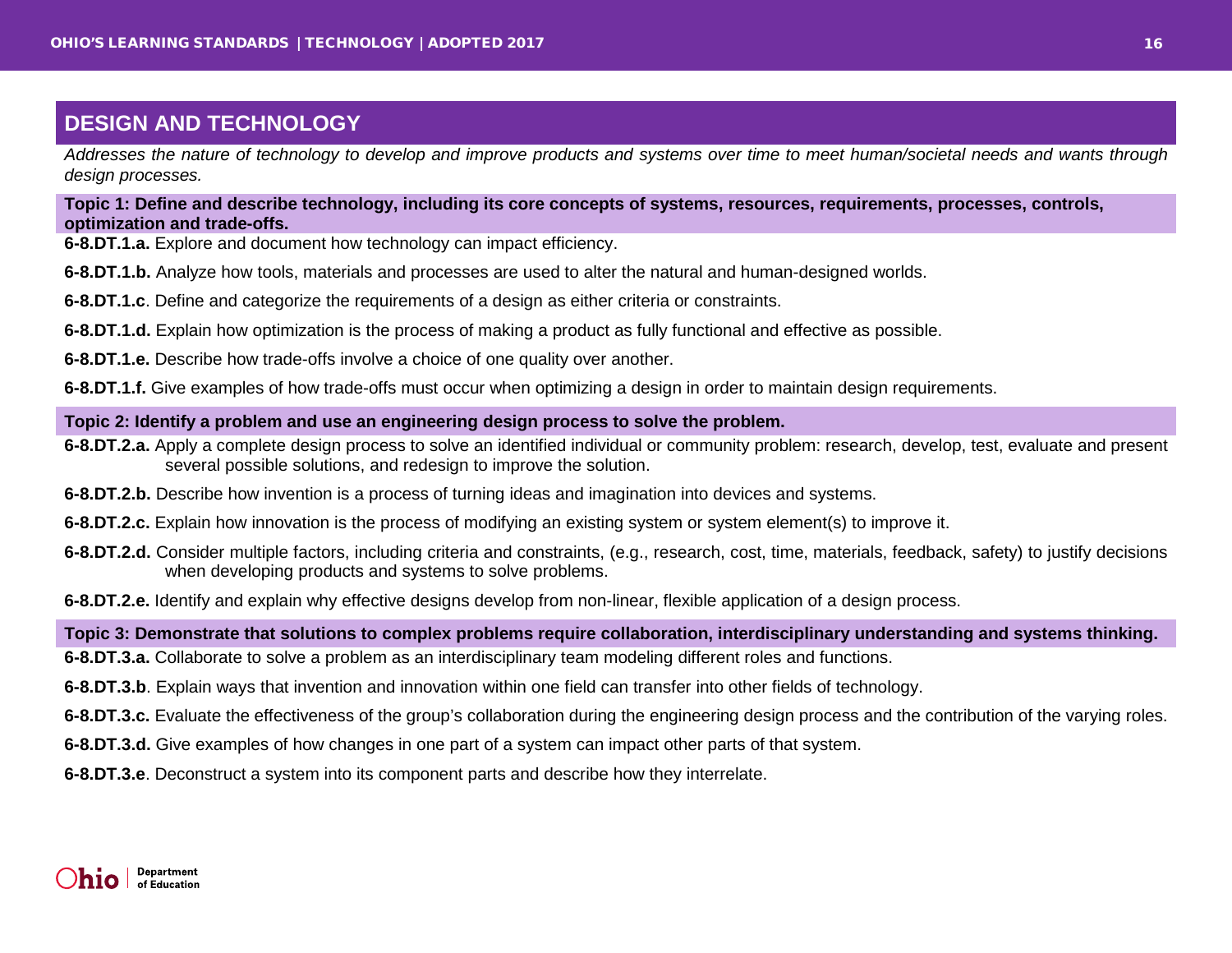#### **Topic 4: Evaluate designs using functional, aesthetic and creative elements.**

**6-8.DT.4.a.** Examine the progression of a product to identify how the functional, aesthetic and creative elements were applied.

**6-8.DT.4.b.** Analyze environments or products that are examples of the application of the principles of universal or inclusive design.

**6-8.DT.4.c.** Apply the design principle "form follows function" to develop a product.

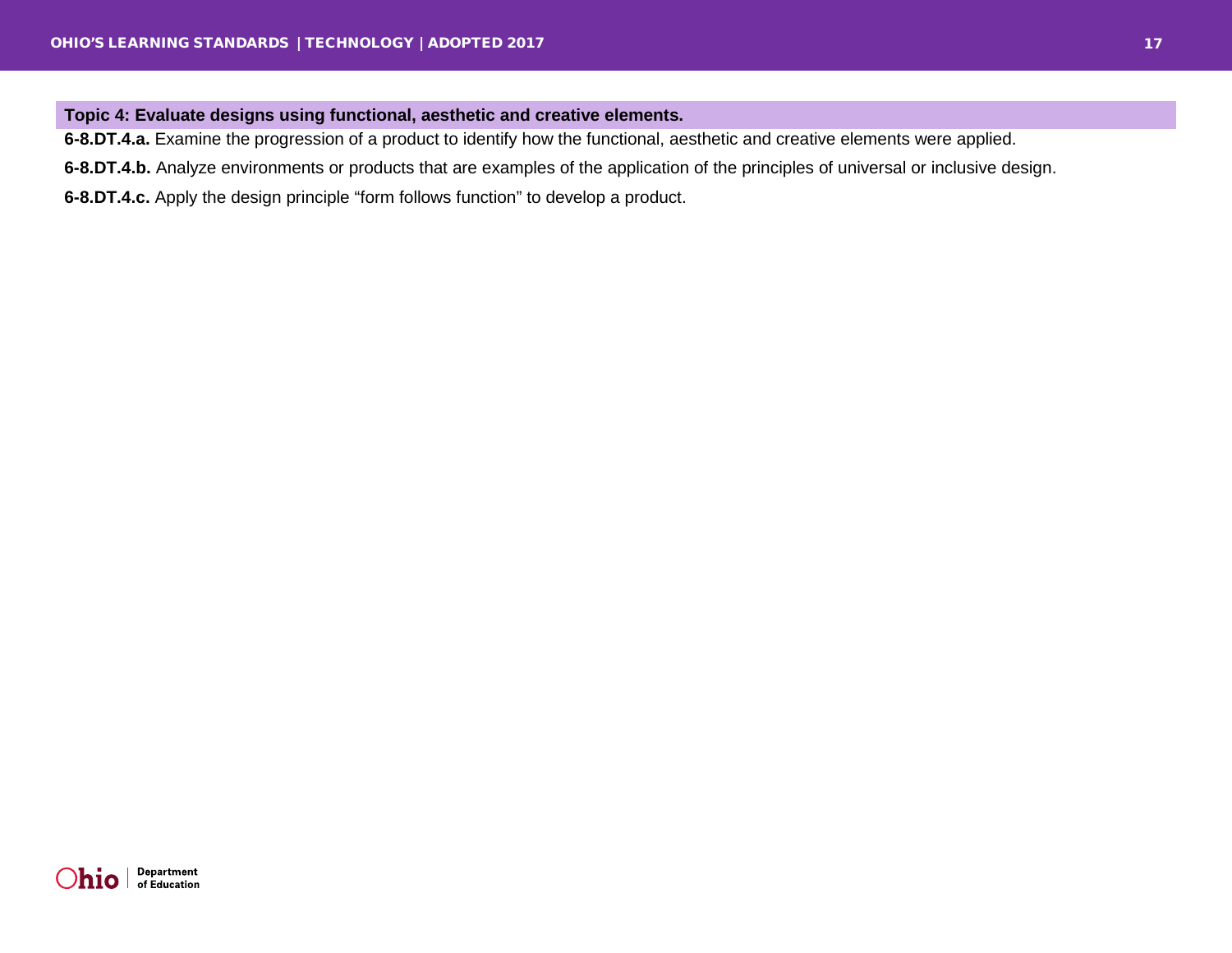# <span id="page-17-0"></span>**Grade 9 – Grade 12**

## <span id="page-17-1"></span>**INFORMATION AND COMMUNICATIONS TECHNOLOGY**

*The understanding and application of digital learning tools for accessing, creating, evaluating, applying and communicating ideas and information.*

#### **Topic 1: Identify and use appropriate digital learning tools and resources to accomplish a defined task.**

**9-12.ICT.1.a.** Develop strategies for using digital learning tools and resources to plan, implement and reflect upon a complex task.

- **9-12.ICT.1.b.** Based on project-specific requirements, develop criteria to select digital learning tools and resources to support the concurrent management of multiple projects.
- **9-12.ICT.1.c.** Analyze and evaluate the ease of use and effectiveness of available features of selected digital learning tools and resources.

#### **Topic 2: Use digital learning tools and resources to locate, evaluate and use information.**

**9-12.ICT.2.a.** Use advanced search and filtering techniques to locate needed information using digital learning tools and resources.

- **9-12.ICT.2.b.** Independently construct an evaluative process for information sources chosen for a learning task.
- **9-12.ICT.2.c.** Analyze the complexities and discrepancies found in digital information to make informed decisions.
- **9-12.ICT.2.d.** Apply principles of copyright, use digital citation tools and use strategies to avoid plagiarism when using the work of others as well as creating personal work.

#### **Topic 3: Use digital learning tools and resources to construct knowledge.**

- **9-12.ICT.3.a.** Synthesize textual, visual and quantitative research and data (e.g., images, diagrams, maps, graphs, infographics, videos, animations, interactives) from a variety of digital learning tools and resources.
- **9-12.ICT.3.b**. Analyze relationships and forecast outcomes using data collected by students or retrieved from a variety of digital learning tools and resources.
- **9-12.ICT.3.c.** Create artifacts using digital learning tools and resources to demonstrate knowledge.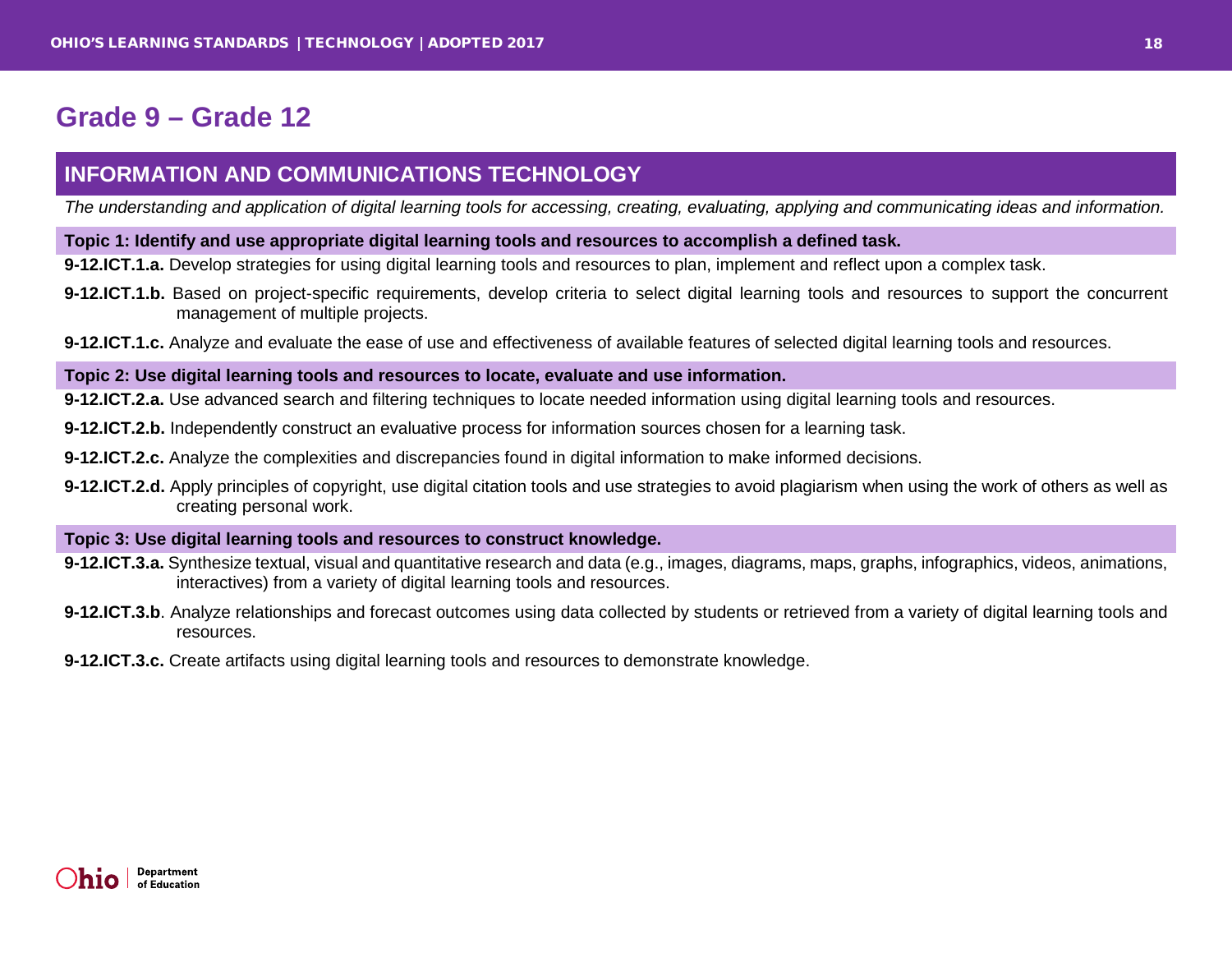#### **Topic 4: Use digital learning tools and resources to communicate and disseminate information to multiple audiences.**

- **9-12.ICT.4.a.** Use digital learning tools and resources to identify communication needs considering goals, audience, content, access to tools or devices, timing of communication (e.g., time zones), etc.
- **9-12.ICT.4.b.** Based on communication needs, develop, implement and evaluate a communication plan to disseminate information to multiple audiences.
- **9-12.ICT.4.c.** Integrate accessibility principles to effectively communicate to, and meet the needs of, multiple audiences.
- **9-12.ICT.4.d.** Use digital learning tools to represent and model complex systems of information to a target audience.

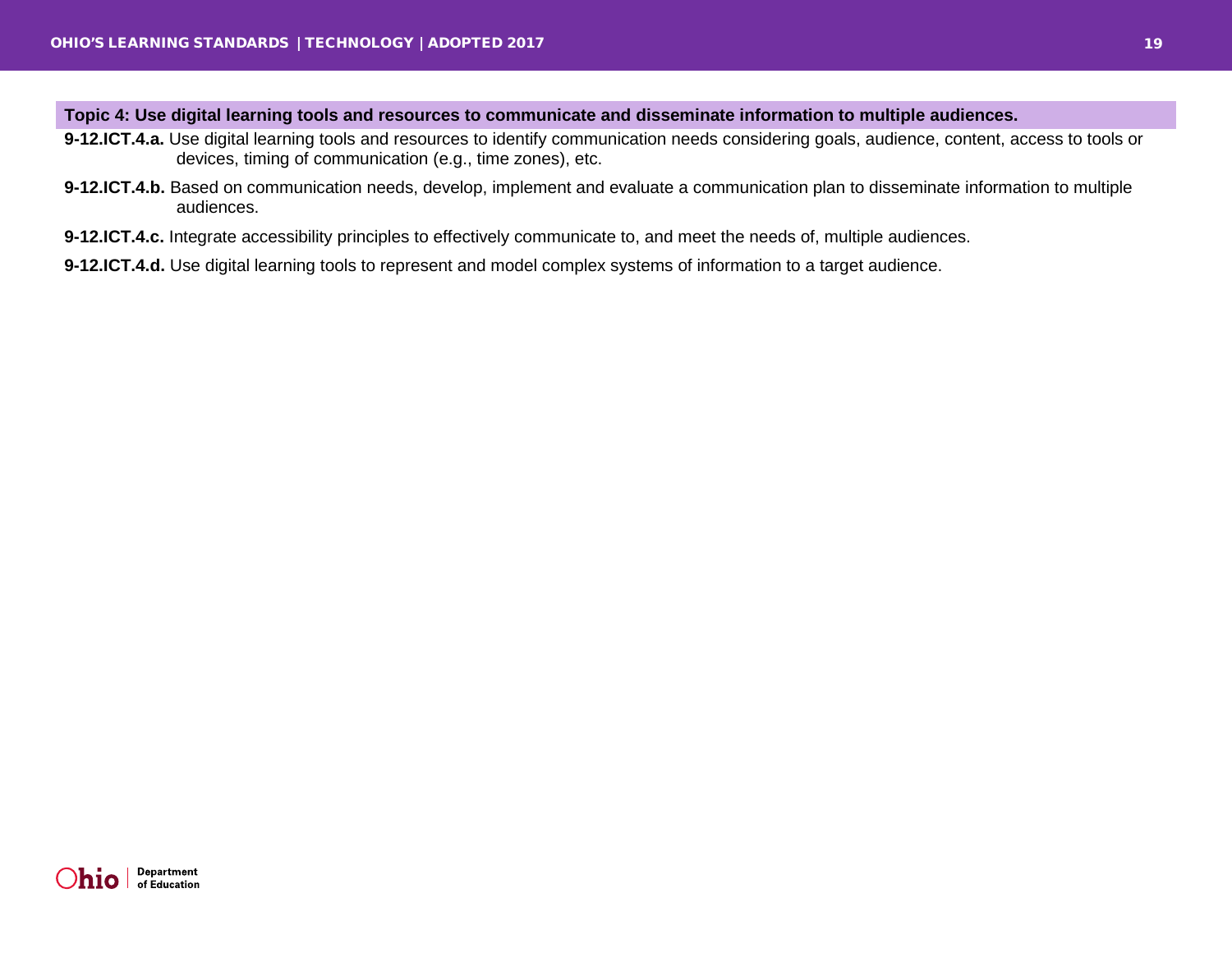<span id="page-19-0"></span>*The interconnectedness of technology, self, society and the natural world, specifically addressing the ethical, legal, political and global impact of technology.*

**Topic 1: Demonstrate an understanding of technology's impact on the advancement of humanity – economically, environmentally and ethically.**

**9-12.ST.1.a.** Interpret, and practice, ethical considerations and legal requirements involved in the creation and use of digital technologies.

- **9-12.ST.1.b.** Debate the advantages and disadvantages of widespread use, accessibility, and reliance on technology in one's world, in the workplace and in global society.
- **9-12.ST.1.c.** Select a technology and analyze its global impact across multiple disciplines.

**Topic 2: Analyze the impact of communication and collaboration in both digital and physical environments.**

**9-12.ST.2.a.** Demonstrate and advocate effective collaboration strategies and techniques using technology.

**9-12.ST.2.b.** Describe and demonstrate professionalism and civility in communications and collaborative environments.

**9-12.ST.2.c.** Analyze how social media impacts society, individuals and organizations.

**9-12.ST.2.d.** Manage and adjust appropriate interactions and digital etiquette in varying contexts, in digital, physical and cultural environments.

#### **Topic 3: Explain how technology, society and the individual impact one another.**

- **9-12.ST.3.a.** Debate how demand for technology and innovation have reshaped the social, cultural, political and/or economic landscape, citing references and examples.
- **9-12.ST.3.b.** Discuss how technological innovation has resulted when ideas, knowledge or skills have been shared across multiple fields.
- **9-12.ST.3.c**. Forecast the need to review, adapt, and innovate laws and policies applied to copyrights, patents, trademarks, and speech.
- **9-12.ST.3.d.** Predict changes in society and intentional and unintentional consequences resulting from continued technological progress and defend the rationale within a given context.
- **9-12.ST.3.e.** Analyze and influence one's digital identity and digital footprint while considering past, present and future implications.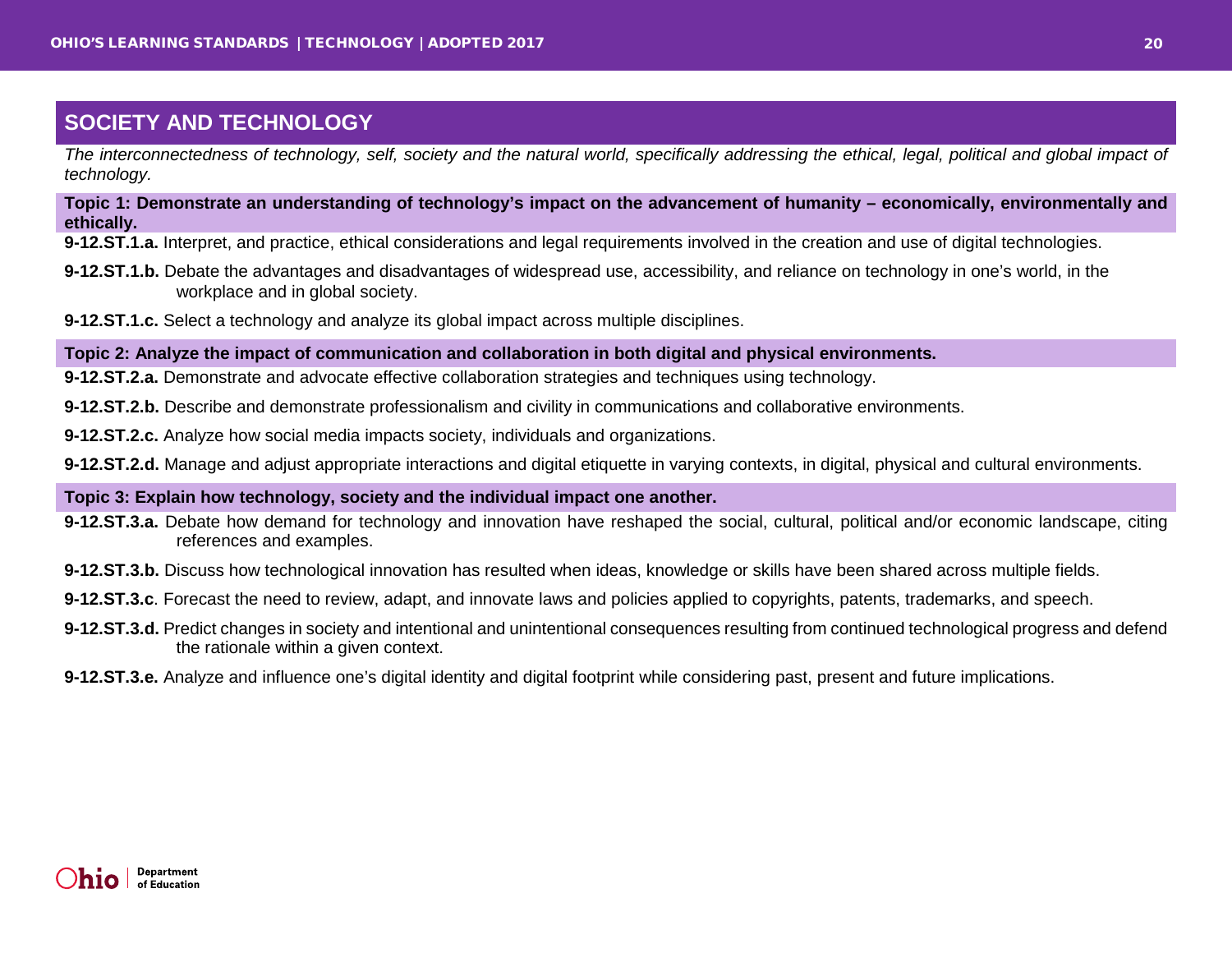<span id="page-20-0"></span>*Addresses the nature of technology to develop and improve products and systems over time to meet human/societal needs and wants through design processes.*

#### **Topic 1: Define and describe technology, including its core concepts of systems, resources, requirements, processes, controls, optimization and trade-offs.**

**9-12.DT.1.a.** Explore and document how systems theory includes the concepts of system dynamics, systems thinking and computational thinking.

**9-12.DT.1.b.** Discuss how a design process builds on the core concepts of technology, including the relationship between systems.

#### **Topic 2: Identify a problem and use an engineering design process to solve the problem.**

**9-12.DT.2.a.** Evaluate a design solution using conceptual, physical, digital and mathematical models at various intervals of a design process in order to check for proper design and note areas where improvements are needed (e.g., check the design solutions against criteria and constraints).

**9-12.DT.2.b.** Implement, document and present a design process as applied to a particular product, process or problem.

#### **Topic 3: Demonstrate that solutions to complex problems require collaboration, interdisciplinary understanding and systems thinking.**

- **9-12.DT.3.a.** Evaluate a technological problem that has benefited from a multidisciplinary approach.
- **9-12.DT.3.b**. Locate and evaluate past predictions about the development of technology.
- **9-12.DT.3.c.** Describe techniques for making decisions about the future development of technology.
- **9-12.DT.3.d.** Analyze the interactions within systems and between systems.
- **9-12.DT.3.e**. Apply systems thinking to solve a complex problem.

#### **Topic 4: Evaluate designs using functional, aesthetic and creative elements.**

**9-12.DT.4.a.** Evaluate project/product solutions and communicate observations of the entire design process results.

- **9-12.DT.4.b.** Interpret data/information related to product testing to determine revisions and modifications to a design's function and aesthetics.
- **9-12.DT.4.c.** Critically evaluate a design solution at multiple points of a design process. Consider design requirements and adjust processes and outcomes as needed.
- **9-12.DT.4.d.** Explain the interrelationship between technology, creativity and innovation.

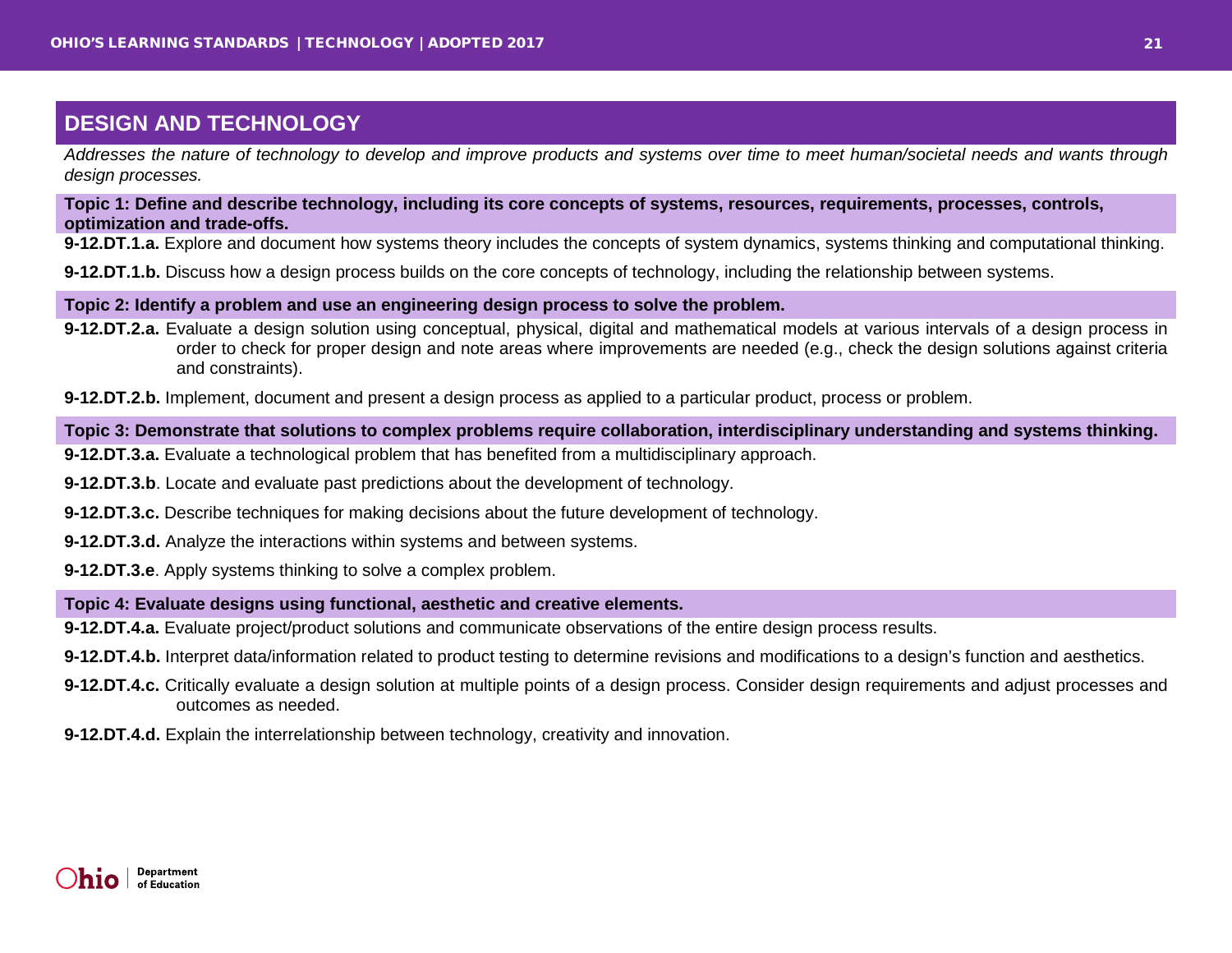# <span id="page-21-0"></span>**Standards Organized By Strand**

This section provides the standards organized by strand and topic. This structure gives a better view of how the content statements progress from one grade band to the next. (The content statements are the same as those provided in the previous section, only the layout is different.)

## <span id="page-21-1"></span>**INFORMATION AND COMMUNICATIONS TECHNOLOGY**

| The understanding and application of digital learning tools for accessing, creating, evaluating, applying and communicating ideas and information.                                                                                                             |                                                                                                                                                                                                                                                                                                    |                                                                                                                                                                                                                                                                                                                                                                                                      |                                                                                                                                                                                                                                                                                                                                                                                                                                                                                                                 |
|----------------------------------------------------------------------------------------------------------------------------------------------------------------------------------------------------------------------------------------------------------------|----------------------------------------------------------------------------------------------------------------------------------------------------------------------------------------------------------------------------------------------------------------------------------------------------|------------------------------------------------------------------------------------------------------------------------------------------------------------------------------------------------------------------------------------------------------------------------------------------------------------------------------------------------------------------------------------------------------|-----------------------------------------------------------------------------------------------------------------------------------------------------------------------------------------------------------------------------------------------------------------------------------------------------------------------------------------------------------------------------------------------------------------------------------------------------------------------------------------------------------------|
| Topic 1: Identify and use appropriate digital learning tools and resources to accomplish a defined task.                                                                                                                                                       |                                                                                                                                                                                                                                                                                                    |                                                                                                                                                                                                                                                                                                                                                                                                      |                                                                                                                                                                                                                                                                                                                                                                                                                                                                                                                 |
| K-2.ICT.1.a. Develop basic skills for<br>using digital learning tools and<br>resources to accomplish a defined<br>task.<br><b>K-2.ICT.1.b.</b> With guidance, identify<br>a goal and determine how digital<br>learning tools can help accomplish<br>that goal. | 3-5.ICT.1.a. With guidance,<br>identify and use digital learning<br>tools or resources to support<br>planning, implementing and<br>reflecting upon a defined task.<br>3-5.ICT.1.b. Explain the use of<br>selected digital learning tools and<br>resources to support productivity<br>and learning. | 6-8.ICT.1.a. Develop criteria for<br>selecting digital learning tools<br>and resources to accomplish a<br>defined task.<br>6-8.ICT.1.b. Select and use<br>digital learning tools or<br>resources to support planning,<br>implementing and reflecting<br>upon a defined task.<br>6-8.ICT.1.c. Evaluate the use of<br>digital learning tools and<br>resources to support learning<br>and productivity. | 9-12.ICT.1.a. Develop strategies<br>for using digital learning tools<br>and resources to plan,<br>implement and reflect upon a<br>complex task.<br>9-12.ICT.1.b. Based on project-<br>specific requirements, develop<br>criteria to select digital learning<br>tools and resources to support<br>the concurrent management of<br>multiple projects.<br>9-12.ICT.1.c. Analyze and<br>evaluate the ease of use and<br>effectiveness of available<br>features of selected digital<br>learning tools and resources. |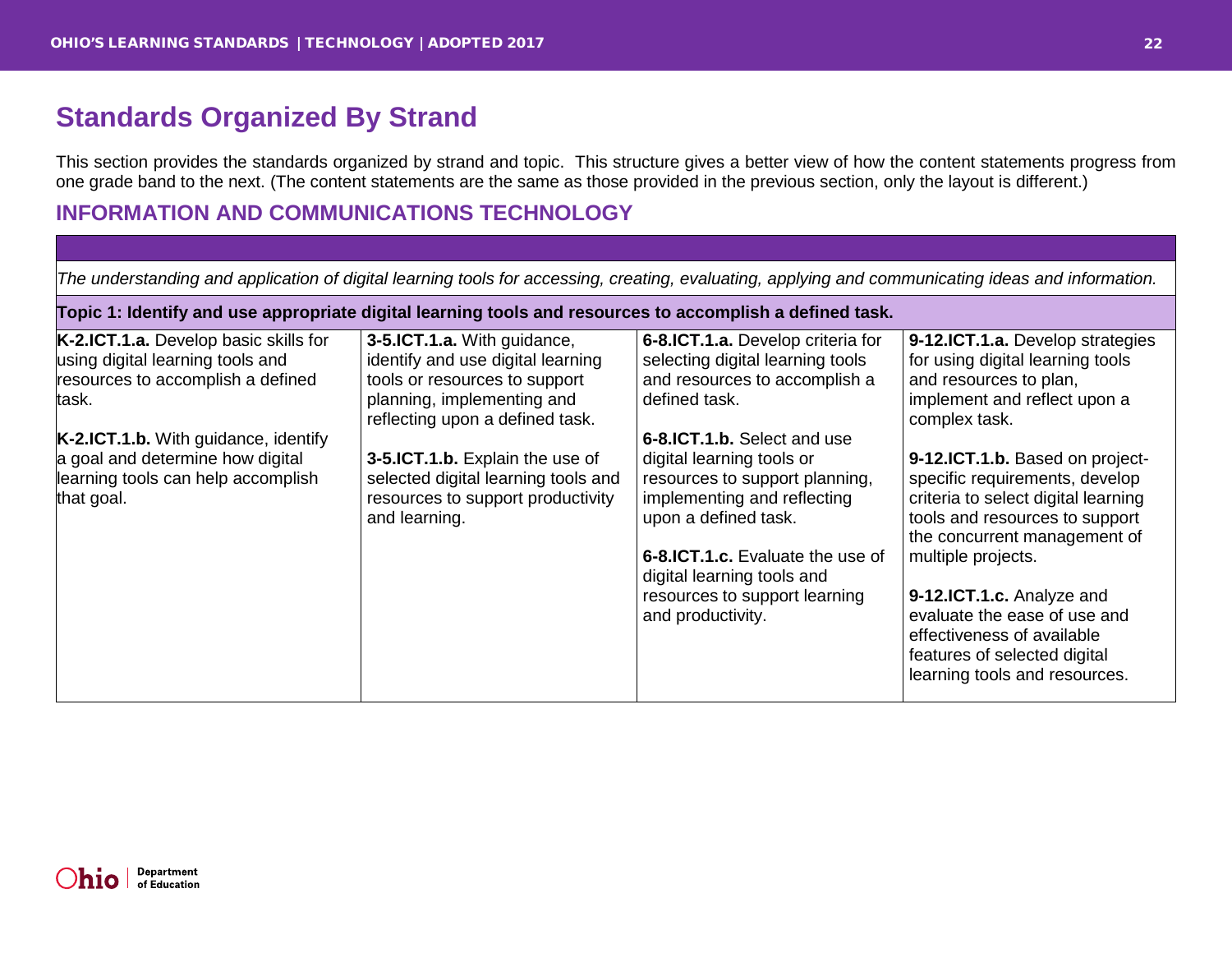## <span id="page-22-0"></span>**INFORMATION AND COMMUNICATIONS TECHNOLOGY**

*The understanding and application of digital learning tools for accessing, creating, evaluating, applying and communicating ideas and information.*

| Topic 2: Use digital learning tools and resources to locate, evaluate and use information. |                                     |                                         |                                       |  |
|--------------------------------------------------------------------------------------------|-------------------------------------|-----------------------------------------|---------------------------------------|--|
| K-2.ICT.2.a. Develop basic skills for                                                      | 3-5.ICT.2.a. Identify questions     | 6-8.ICT.2.a. Use advanced               | 9-12.ICT.2.a. Use advanced            |  |
| locating information using digital                                                         | related to a topic of interest to   | search techniques to locate             | search and filtering techniques to    |  |
| learning tools and resources.                                                              | broaden or narrow the topic as      | needed information using                | locate needed information using       |  |
|                                                                                            | needed.                             | digital learning tools and              | digital learning tools and            |  |
| K-2.ICT.2.b. Identify main ideas and                                                       |                                     | resources.                              | resources.                            |  |
| details in information found with                                                          | 3-5.ICT.2.b. Use appropriate        |                                         |                                       |  |
| digital learning tools and resources.                                                      | search techniques to locate         | 6-8.ICT.2.b. Use multiple criteria      | 9-12.ICT.2.b. Independently           |  |
|                                                                                            | needed information using digital    | to evaluate the validity of             | construct an evaluative process       |  |
|                                                                                            | learning tools and resources.       | information found with digital          | for information sources chosen for    |  |
|                                                                                            |                                     | learning tools and resources.           | a learning task.                      |  |
|                                                                                            | 3-5.ICT.2.c. Use multiple criteria  |                                         |                                       |  |
|                                                                                            | developed with guidance to          | <b>6-8.ICT.2.c.</b> Apply principles of | 9-12.ICT.2.c. Analyze the             |  |
|                                                                                            | differentiate between relevant and  | copyright, use digital citation         | complexities and discrepancies        |  |
|                                                                                            | irrelevant information found with   | tools and use strategies to             | found in digital information to       |  |
|                                                                                            | digital learning tools and          | avoid plagiarism.                       | make informed decisions.              |  |
|                                                                                            | resources.                          |                                         |                                       |  |
|                                                                                            |                                     |                                         | 9-12.ICT.2.d. Apply principles of     |  |
|                                                                                            | 3-5.ICT.2.d. Explain basic ideas of |                                         | copyright, use digital citation tools |  |
|                                                                                            | plagiarism and copyright.           |                                         | and use strategies to avoid           |  |
|                                                                                            |                                     |                                         | plagiarism when using the work of     |  |
|                                                                                            | 3-5.ICT.2.e. Use digital citation   |                                         | others as well as creating            |  |
|                                                                                            | tools to cite sources with          |                                         | personal work.                        |  |
|                                                                                            | appropriate guidance.               |                                         |                                       |  |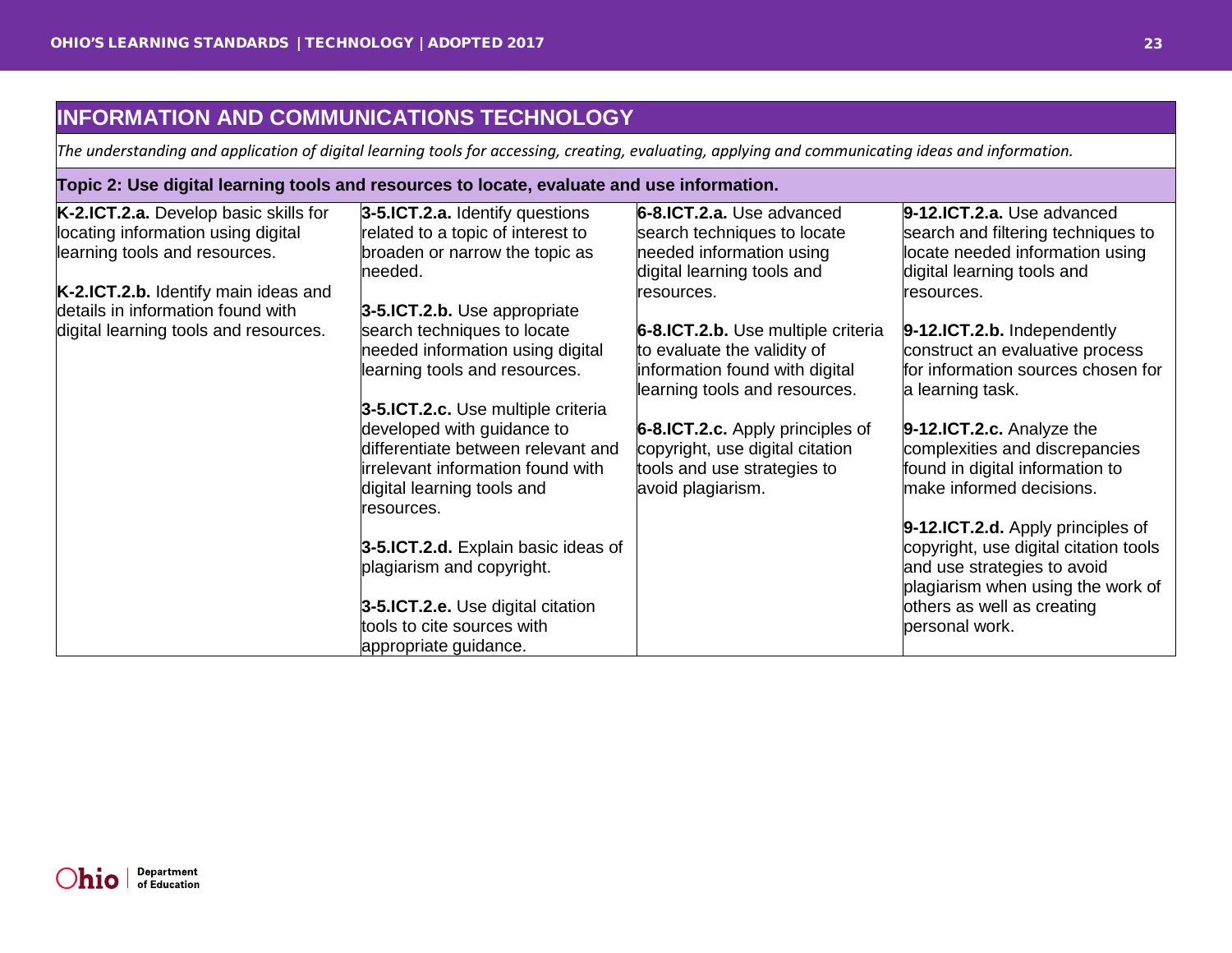## <span id="page-23-0"></span>**INFORMATION AND COMMUNICATIONS TECHNOLOGY**

*The understanding and application of digital learning tools for accessing, creating, evaluating, applying and communicating ideas and information.*

#### **Topic 3: Use digital learning tools and resources to construct knowledge.**

| K-2.ICT.3.a. Develop basic skills for<br>gathering and organizing information | 3-5.ICT.3.a. Gather, organize and<br>summarize information from                                          | 6-8.ICT.3.a. Analyze and<br>integrate textual, visual and            | 9-12.ICT.3.a. Synthesize textual,<br>visual and quantitative research |
|-------------------------------------------------------------------------------|----------------------------------------------------------------------------------------------------------|----------------------------------------------------------------------|-----------------------------------------------------------------------|
| from multiple digital learning tools and                                      | multiple digital learning tools and                                                                      | quantitative information (e.g.,                                      | and data (e.g., images, diagrams,                                     |
| resources to build knowledge.                                                 | resources to build knowledge of a<br>topic.                                                              | images, diagrams, maps, graphs,<br>infographics, videos, animations, | maps, graphs, infographics,<br>videos, animations, interactives)      |
| <b>K-2.ICT.3.b.</b> Use visuals found in                                      |                                                                                                          | interactives) from multiple digital                                  | from a variety of digital learning                                    |
| digital learning tools and resources to<br>clarify and add to knowledge.      | 3-5.ICT.3.b. Interpret images,<br>diagrams, maps, graphs,                                                | learning tools and resources.                                        | tools and resources.                                                  |
|                                                                               | infographics, videos, animations,                                                                        | 6-8.ICT.3.b. Analyze data                                            | $9-12$ .ICT.3.b. Analyze                                              |
| K-2.ICT.3.c. Collect, record and                                              | interactives, etc., in digital                                                                           | collected or retrieved from a                                        | relationships and forecast                                            |
| organize observations and data                                                | learning tools and resources to                                                                          | variety of digital learning tools                                    | outcomes using data collected                                         |
| during student explorations using                                             | clarify and add to knowledge.                                                                            | and resources to determine if                                        | by students or retrieved from a                                       |
| digital learning tools and resources.                                         |                                                                                                          | patterns or trends are present.                                      | variety of digital learning tools                                     |
|                                                                               | 3-5.ICT.3.c. Organize                                                                                    |                                                                      | and resources.                                                        |
| K-2.ICT.3.d. With guidance, create                                            | observations and data collected                                                                          | 6-8.ICT.3.c. Create artifacts                                        |                                                                       |
| artifacts using digital learning tools and                                    | during student explorations to                                                                           | using digital learning tools and                                     | 9-12.ICT.3.c. Create artifacts                                        |
| resources to demonstrate knowledge.                                           | determine if patterns are present.                                                                       | resources to demonstrate<br>knowledge.                               | using digital learning tools and<br>resources to demonstrate          |
|                                                                               | 3-5.ICT.3.d. Create artifacts using<br>digital learning tools and resources<br>to demonstrate knowledge. |                                                                      | knowledge.                                                            |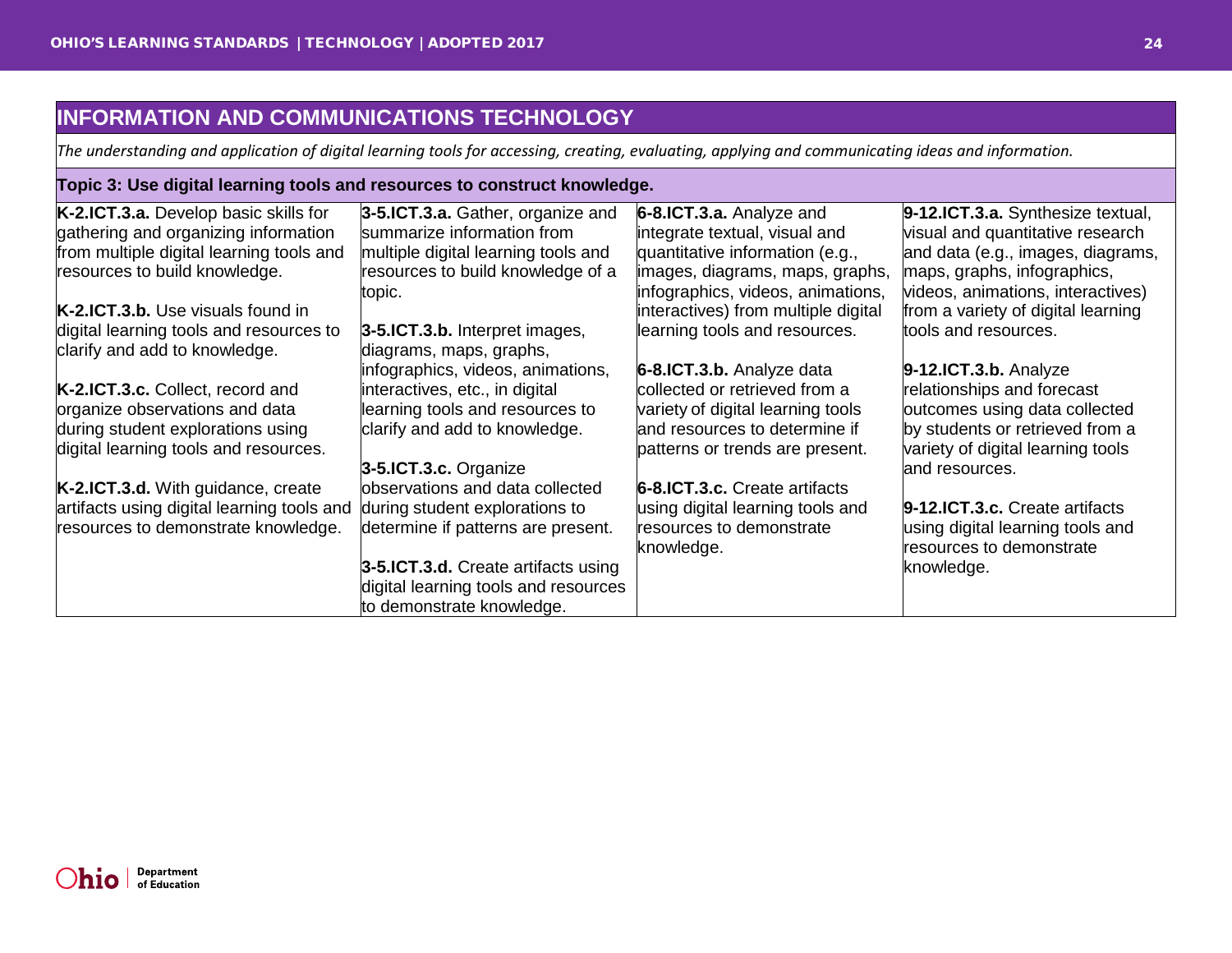## <span id="page-24-0"></span>**INFORMATION AND COMMUNICATIONS TECHNOLOGY**

*The understanding and application of digital learning tools for accessing, creating, evaluating, applying and communicating ideas and information.*

| Topic 4: Use digital learning tools and resources to communicate and disseminate information to multiple audiences. |                                             |                                                          |                                                                    |  |
|---------------------------------------------------------------------------------------------------------------------|---------------------------------------------|----------------------------------------------------------|--------------------------------------------------------------------|--|
| K-2.ICT.4.a. With guidance, discuss                                                                                 | 3-5.ICT.4.a. With guidance,                 | 6-8.ICT.4.a. Use digital learning                        | 9-12.ICT.4.a. Use digital learning                                 |  |
| and identify communication needs                                                                                    | discuss and identify                        | tools and resources to identify                          | tools and resources to identify                                    |  |
| considering the task, situation and                                                                                 | communication needs                         | communication needs                                      | communication needs                                                |  |
| information to be shared.                                                                                           | considering goals, audience and<br>content. | considering goals, audience and<br>content.              | considering goals, audience,<br>content, access to tools or        |  |
| K-2.ICT.4.b. With guidance, use                                                                                     |                                             |                                                          | devices, timing of communication                                   |  |
| digital learning tools to add audio                                                                                 | 3-5.ICT.4.b. With guidance,                 | 6-8.ICT.4.b. Select and use a                            | (e.g., time zones), etc.                                           |  |
| and/or visual media to clarify                                                                                      | select media formats appropriate            | variety of media formats to                              |                                                                    |  |
| information.                                                                                                        | to content and audience.                    | communicate information to a<br>target audience.         | $9-12$ .ICT.4.b. Based on<br>communication needs, develop,         |  |
| K-2.ICT.4.c. With guidance, select                                                                                  | 3-5.ICT.4.c. Evaluate the features          |                                                          | implement and evaluate a                                           |  |
| appropriate digital learning tools and                                                                              | of digital learning tools and               | 6-8.ICT.4.c. Discuss and                                 | communication plan to                                              |  |
| resources to produce and publish                                                                                    | resources based on the                      | identify ways to communicate                             | disseminate information to                                         |  |
| information.                                                                                                        | characteristics of a specific<br>audience.  | and disseminate information<br>so that users with varied | multiple audiences.                                                |  |
|                                                                                                                     |                                             | needs can access information.                            | 9-12.ICT.4.c. Integrate                                            |  |
|                                                                                                                     | 3-5.ICT.4.d. Produce and publish            |                                                          | accessibility principles to                                        |  |
|                                                                                                                     | information appropriate for a target        | 6-8.ICT.4.d. Evaluate the                                | effectively communicate to, and                                    |  |
|                                                                                                                     | audience using digital learning             | effectiveness of a digital tool                          | meet the needs of, multiple                                        |  |
|                                                                                                                     | tools and resources.                        | to communicate information<br>with multiple audiences.   | audiences.                                                         |  |
|                                                                                                                     |                                             |                                                          | 9-12.ICT.4.d. Use digital learning<br>tools to represent and model |  |
|                                                                                                                     |                                             |                                                          | complex systems of information<br>to a target audience.            |  |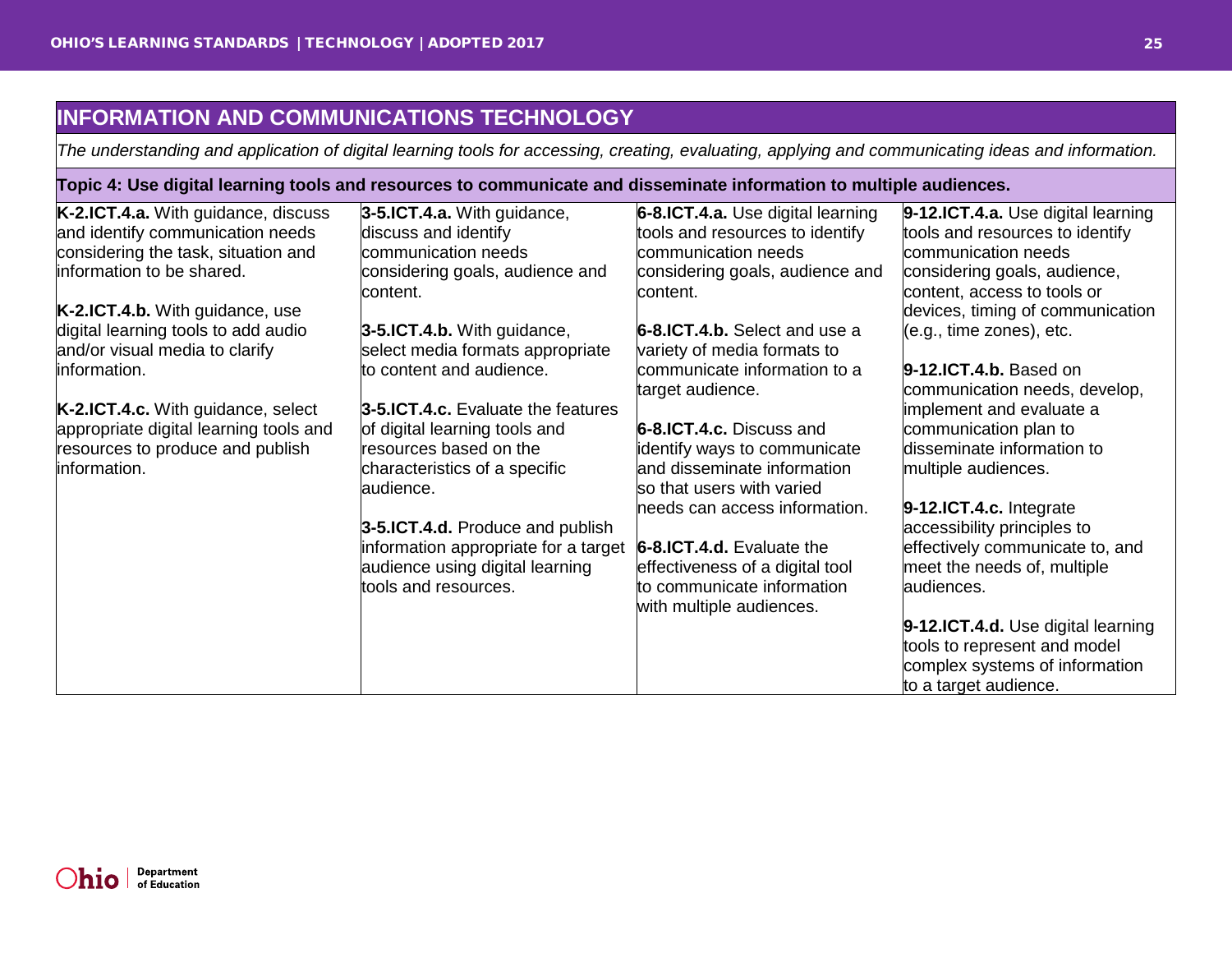<span id="page-25-0"></span>

| The interconnectedness of technology, self, society and the natural world, specifically addressing the ethical, legal, political and global impact of technology. |  |  |  |  |
|-------------------------------------------------------------------------------------------------------------------------------------------------------------------|--|--|--|--|
|                                                                                                                                                                   |  |  |  |  |

**Topic 1: Demonstrate an understanding of technology's impact on the advancement of humanity – economically, environmentally and ethically.**

| K-2.ST.1.a. Demonstrate<br>appropriate and identify<br>inappropriate uses of technology<br>required to be a responsible user.<br>K-2.ST.1.b. Identify positive and<br>negative impacts one's use of<br>technology can have on oneself and<br>one's family. | 3-5.ST.1.a. Demonstrate<br>appropriate use of technology and<br>explain the importance of<br>responsible and ethical technology<br>use.<br>3-5.ST.1.b. Identify positive and<br>negative impacts one's use of<br>personal technology and<br>technology systems (e.g.,<br>agriculture, transportation, energy<br>generation, water treatment) can<br>have on one's community.<br>3-5.ST.1.c. Describe legal and<br>responsible practices when<br>utilizing technology. | 6-8.ST.1.a. Advocate and exhibit<br>ethical, legal and responsible<br>practices when utilizing<br>technology.<br>6-8.ST.1.b. Explore the<br>advantages and disadvantages of<br>widespread use, accessibility and   9-12.ST.1.b. Debate the<br>reliance on technology in one's<br>world.<br>6-8.ST.1.c. Review and<br>demonstrate ethical<br>considerations and legal<br>requirements involved in the<br>creation and use of digital<br>technologies.<br>6-8.ST.1.d. Analyze an<br>environmental concern and<br>investigate technology solutions<br>to that problem. | 9-12.ST.1.a. Interpret, and<br>practice, ethical considerations<br>and legal requirements involved<br>in the creation and use of digital<br>technologies.<br>advantages and disadvantages<br>of widespread use, accessibility,<br>and reliance on technology in<br>one's world, in the workplace<br>and in global society.<br>9-12.ST.1.c. Select a technology<br>and analyze its global impact<br>across multiple disciplines. |
|------------------------------------------------------------------------------------------------------------------------------------------------------------------------------------------------------------------------------------------------------------|-----------------------------------------------------------------------------------------------------------------------------------------------------------------------------------------------------------------------------------------------------------------------------------------------------------------------------------------------------------------------------------------------------------------------------------------------------------------------|---------------------------------------------------------------------------------------------------------------------------------------------------------------------------------------------------------------------------------------------------------------------------------------------------------------------------------------------------------------------------------------------------------------------------------------------------------------------------------------------------------------------------------------------------------------------|---------------------------------------------------------------------------------------------------------------------------------------------------------------------------------------------------------------------------------------------------------------------------------------------------------------------------------------------------------------------------------------------------------------------------------|
|------------------------------------------------------------------------------------------------------------------------------------------------------------------------------------------------------------------------------------------------------------|-----------------------------------------------------------------------------------------------------------------------------------------------------------------------------------------------------------------------------------------------------------------------------------------------------------------------------------------------------------------------------------------------------------------------------------------------------------------------|---------------------------------------------------------------------------------------------------------------------------------------------------------------------------------------------------------------------------------------------------------------------------------------------------------------------------------------------------------------------------------------------------------------------------------------------------------------------------------------------------------------------------------------------------------------------|---------------------------------------------------------------------------------------------------------------------------------------------------------------------------------------------------------------------------------------------------------------------------------------------------------------------------------------------------------------------------------------------------------------------------------|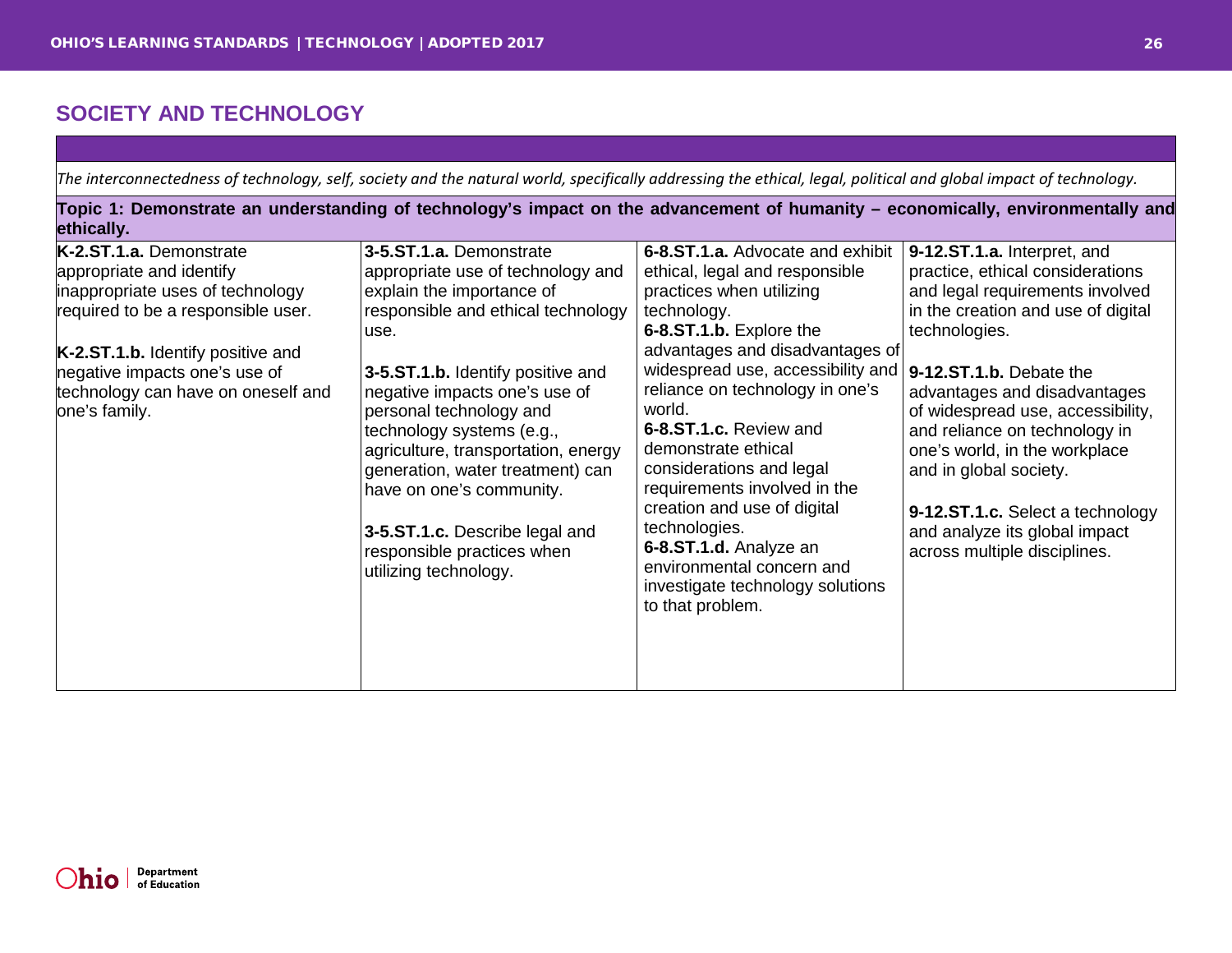<span id="page-26-0"></span>*The interconnectedness of technology, self, society and the natural world, specifically addressing the ethical, legal, political and global impact of technology.*

| Topic 2: Analyze the impact of communication and collaboration in both digital and physical environments. |                                                  |                                                         |                                                                |  |
|-----------------------------------------------------------------------------------------------------------|--------------------------------------------------|---------------------------------------------------------|----------------------------------------------------------------|--|
| K-2.ST.2.a. Communicate and                                                                               | 3-5.ST.2.a. Create a plan and                    | 6-8.ST.2.a. Critique specific                           | 9-12.ST.2.a. Demonstrate and                                   |  |
| collaborate using several digital                                                                         | select collaboration and/or                      | instances of how technology has                         | advocate effective collaboration                               |  |
| methods.                                                                                                  | communication tools to complete a<br>given task. | impacted access to information,<br>communications and   | strategies and techniques using<br>technology.                 |  |
| K-2.ST.2.b. Identify positive and                                                                         |                                                  | collaboration.                                          |                                                                |  |
| hegative ways of collaborating in digital                                                                 | 3-5.ST.2.b. Exercise digital                     |                                                         | 9-12.ST.2.b. Describe and                                      |  |
| and physical environments.                                                                                | etiquette when communicating and                 | 6-8.ST.2.b. Explain the positive                        | demonstrate professionalism and                                |  |
|                                                                                                           | collaborating.                                   | and negative impact the use of                          | civility in communications and                                 |  |
| K-2.ST.2.c. Investigate how                                                                               |                                                  | technology can have on personal,                        | collaborative environments.                                    |  |
| technology does (or does not) impact                                                                      | 3-5.ST.2.c. Identify the positive                | professional and community                              |                                                                |  |
| the way(s) one's family                                                                                   | and negative impact the use of                   | relationships.                                          | 9-12.ST.2.c. Analyze how social                                |  |
| communicates.                                                                                             | technology can have on                           |                                                         | media impacts society, individuals                             |  |
|                                                                                                           | relationships, communities and                   | 6-8.ST.2.c. Investigate how social and organizations.   |                                                                |  |
|                                                                                                           | self.                                            | media impacts society and the                           |                                                                |  |
|                                                                                                           |                                                  | digital identities of individuals and<br>organizations. | 9-12.ST.2.d. Manage and adjust<br>appropriate interactions and |  |
|                                                                                                           |                                                  |                                                         | digital etiquette in varying                                   |  |
|                                                                                                           |                                                  | 6-8.ST.2.d. Apply appropriate                           | contexts, in digital, physical and                             |  |
|                                                                                                           |                                                  | interactions and digital etiquette                      | cultural environments.                                         |  |
|                                                                                                           |                                                  | in varying contexts, reflecting                         |                                                                |  |
|                                                                                                           |                                                  | upon potential impacts in both                          |                                                                |  |
|                                                                                                           |                                                  | digital and physical                                    |                                                                |  |
|                                                                                                           |                                                  | environments.                                           |                                                                |  |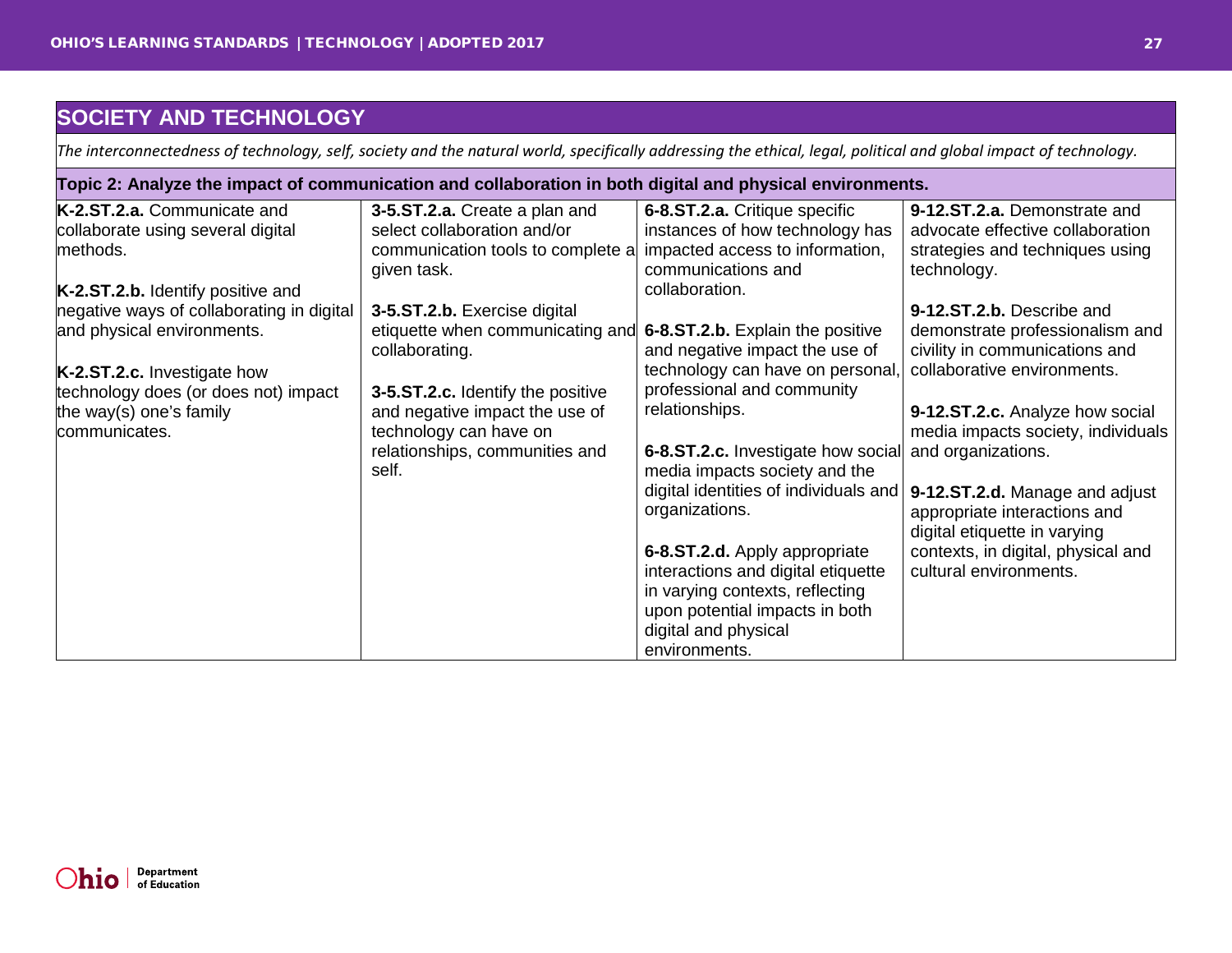<span id="page-27-0"></span>*The interconnectedness of technology, self, society and the natural world, specifically addressing the ethical, legal, political and global impact of technology.*

| Topic 3: Explain how technology, society and the individual impact one another.                                                                    |                                                                                                           |                                                                                                                                                                     |                                                                                                                                                                                   |  |
|----------------------------------------------------------------------------------------------------------------------------------------------------|-----------------------------------------------------------------------------------------------------------|---------------------------------------------------------------------------------------------------------------------------------------------------------------------|-----------------------------------------------------------------------------------------------------------------------------------------------------------------------------------|--|
| K-2.ST.3.a. State the advantages and $3$ -5.ST.3.a. Describe the<br>disadvantages of technology in one's  advantages and disadvantages of<br>life. | technology (past, present, future)<br>to understand the relationship<br>between technology, society and   | 6-8.ST.3.a. Discuss and define how<br>issues (e.g., economic, political,<br>scientific and cultural) are influenced<br>by the development and use of<br>technology. | 9-12.ST.3.a. Debate how demand<br>for technology and innovation have<br>reshaped the social, cultural,<br>political and/or economic landscape,<br>citing references and examples. |  |
| K-2.ST.3.b. Identify examples of how<br>technology innovations/inventions can the individual.<br>have multiple applications.                       | 3-5.ST.3.b. Demonstrate how                                                                               | 6-8.ST.3.b. Explain how new                                                                                                                                         | 9-12.ST.3.b. Discuss how                                                                                                                                                          |  |
| K-2.ST.3.c. Identify how the use of<br>technology affects self and others in<br>various ways.                                                      | technology innovations/inventions<br>can have multiple applications.                                      | technology development is driven by<br>factors such as commercialization,<br>creative/inventive thinking and<br>cultural/historical influence.                      | technological innovation has<br>resulted when ideas, knowledge or<br>skills have been shared across<br>multiple fields.                                                           |  |
| K-2.ST.3.d. Define and discuss digital<br>identity and digital footprints.                                                                         | 3-5.ST.3.c. Identify and discuss<br>how the use of technology affects<br>self and others in various ways. | 6-8.ST.3.c. Analyze how<br>technological innovations and<br>inventions can have multiple                                                                            | 9-12.ST.3.c. Forecast the need to<br>review, adapt, and innovate laws<br>and policies applied to copyrights,                                                                      |  |
| K-2.ST.3.e. Provide examples of<br>how rules for respecting others'<br>belongings apply to digital content<br>and information.                     | 3-5.ST.3.d. Identify the<br>components of one's digital<br>identity and one's digital footprint.          | applications, both intended and<br>unintended.<br>6-8.ST.3.d. Describe the impact of                                                                                | patents, trademarks, and speech.<br>9-12.ST.3.d. Predict changes in<br>society and intentional and                                                                                |  |
|                                                                                                                                                    | 3-5.ST.3.e. Identify and discuss<br>laws and rules that apply to<br>digital content and information.      | an individual's wants, values and<br>interests on the development of new<br>technologies.                                                                           | unintentional consequences<br>resulting from continued<br>technological progress and defend<br>the rationale within a given context.                                              |  |
|                                                                                                                                                    |                                                                                                           | 6-8.ST.3.e. Manage components of<br>one's digital identity and one's digital<br>footprint.                                                                          | 9-12.ST.3.e. Analyze and<br>influence one's digital identity and<br>digital footprint while considering                                                                           |  |
|                                                                                                                                                    |                                                                                                           | 6-8.ST.3.f. Evaluate current and<br>past revisions to laws, rules and<br>policies as society responds to<br>technological advancements.                             | past, present and future<br>implications.                                                                                                                                         |  |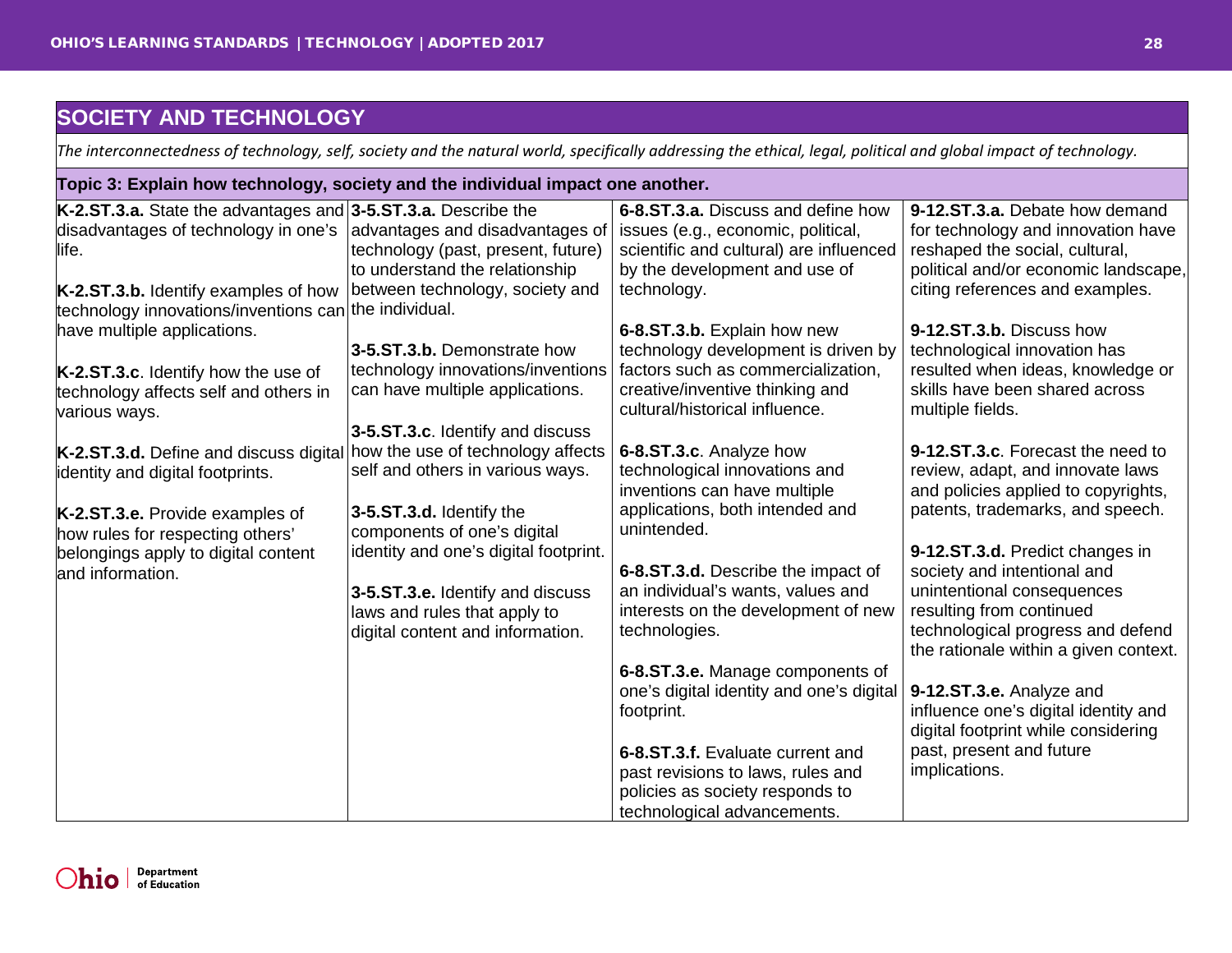<span id="page-28-0"></span>*Addresses the nature of technology to develop and improve products and systems over time to meet human/societal needs and wants through design processes.*

| Topic 1: Define and describe technology, including its core concepts of systems, resources, requirements, processes, controls,<br>optimization and trade-offs. |                                                   |                                                          |                                 |  |
|----------------------------------------------------------------------------------------------------------------------------------------------------------------|---------------------------------------------------|----------------------------------------------------------|---------------------------------|--|
| K-2.DT.1.a. Identify and discuss                                                                                                                               | 3-5.DT.1.a. Demonstrate how                       | 6-8.DT.1.a. Explore and                                  | 9-12.DT.1.a. Explore and        |  |
| differences between the human-                                                                                                                                 | applying human knowledge using                    | document how technology can                              | document how systems theory     |  |
| designed world and the natural world.                                                                                                                          | tools and machines extends                        | impact efficiency.                                       | includes the concepts of system |  |
|                                                                                                                                                                | human capabilities to meet our                    |                                                          | dynamics, systems thinking and  |  |
| K-2.DT.1.b. Describe technology as                                                                                                                             | needs and wants.                                  | 6-8.DT.1.b. Analyze how tools,                           | computational thinking.         |  |
| something someone made to meet a                                                                                                                               |                                                   | materials and processes are used                         |                                 |  |
| want or need.                                                                                                                                                  | 3-5.DT.1.b. Give examples of how                  | to alter the natural and human-                          | 9-12.DT.1.b. Discuss how a      |  |
|                                                                                                                                                                | requirements for a product can                    | designed worlds.                                         | design process builds on the    |  |
| K-2.DT.1.c. Explain that systems have                                                                                                                          | limit the design possibilities for that           |                                                          | core concepts of technology,    |  |
| parts or components that work together                                                                                                                         | product.                                          | 6-8.DT.1.c. Define and categorize                        | including the relationship      |  |
| to accomplish a goal.                                                                                                                                          |                                                   | the requirements of a design as                          | between systems.                |  |
|                                                                                                                                                                | 3-5.DT.1.c. Describe a process as                 | either criteria or constraints.                          |                                 |  |
| K-2.DT.1.d. Give examples of how                                                                                                                               | a series of actions and how it is                 |                                                          |                                 |  |
| resources such as tools and                                                                                                                                    | used to produce a result.                         | 6-8.DT.1.d. Explain how                                  |                                 |  |
| materials are things that help people                                                                                                                          |                                                   | optimization is the process of                           |                                 |  |
| get a job done.                                                                                                                                                | 3-5.DT.1.d. Identify and describe                 | making a product as fully<br>functional and effective as |                                 |  |
|                                                                                                                                                                | examples of technology products<br>and processes. | possible.                                                |                                 |  |
|                                                                                                                                                                |                                                   |                                                          |                                 |  |
|                                                                                                                                                                | 3-5.DT.1.e. Explain how controls                  | 6-8.DT.1.e. Describe how trade-                          |                                 |  |
|                                                                                                                                                                | use information to cause                          | offs involve a choice of one                             |                                 |  |
|                                                                                                                                                                | systems to change, like a home                    | quality over another.                                    |                                 |  |
|                                                                                                                                                                | thermostat turning on the heat                    |                                                          |                                 |  |
|                                                                                                                                                                | based on the low temperature of                   | 6-8.DT.1.f. Give examples of                             |                                 |  |
|                                                                                                                                                                | a room.                                           | how trade-offs must occur when                           |                                 |  |
|                                                                                                                                                                |                                                   | optimizing a design in order to                          |                                 |  |
|                                                                                                                                                                |                                                   | maintain design requirements.                            |                                 |  |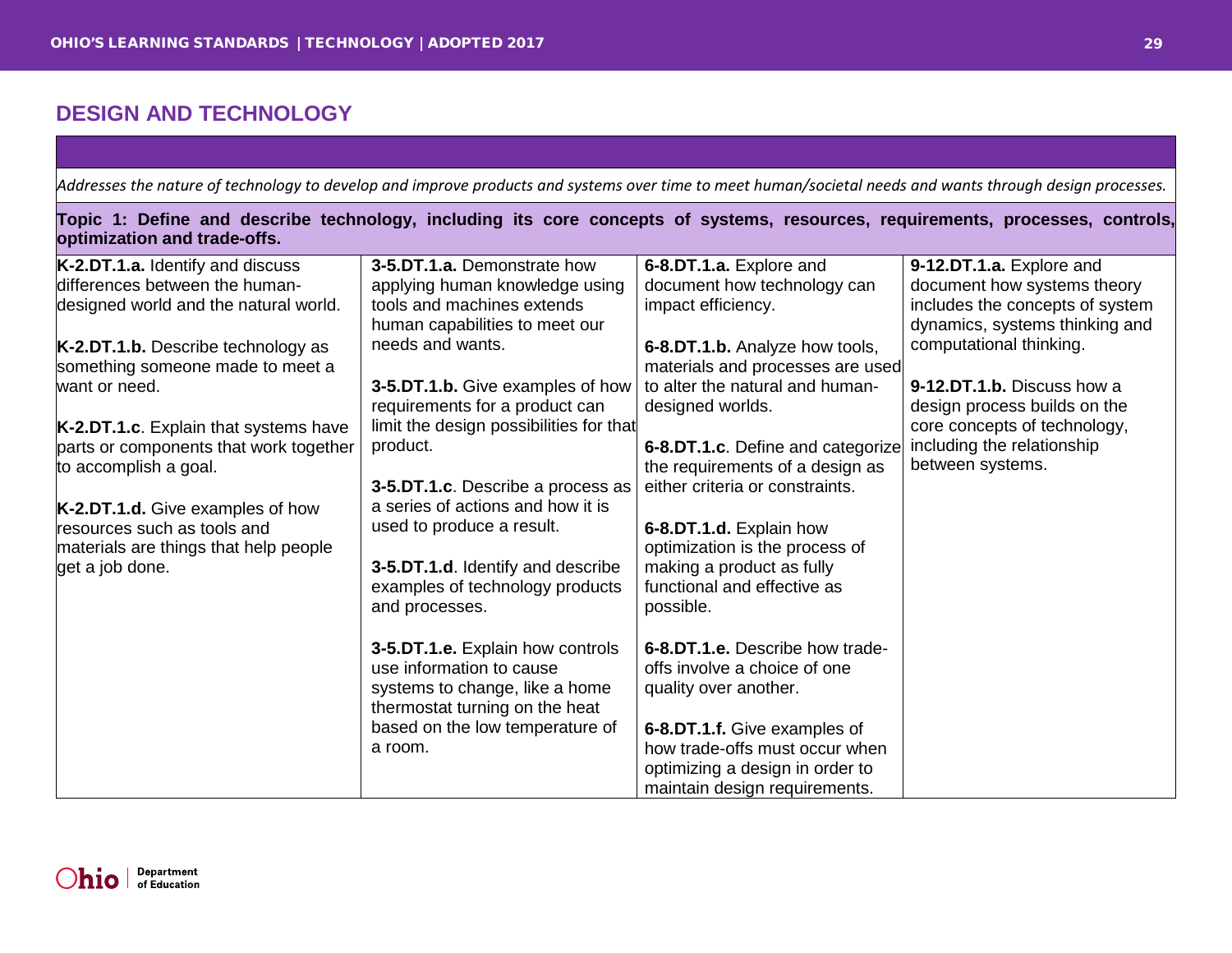<span id="page-29-0"></span>*Addresses the nature of technology to develop and improve products and systems over time to meet human/societal needs and wants through design processes.*

#### **Topic 2: Identify a problem and use an engineering design process to solve the problem.**

| K-2.DT.2.a. Observe and describe              | 3-5.DT.2.a. Critique needs and      | 6-8.DT.2.a. Apply a complete        | 9-12.DT.2.a. Evaluate a design     |
|-----------------------------------------------|-------------------------------------|-------------------------------------|------------------------------------|
| details of an object's design.                | opportunities for designing         | design process to solve an          | solution using conceptual,         |
|                                               | solutions.                          | identified individual or community  | physical, digital and mathematical |
| K-2.DT.2.b. Demonstrate the ability to        |                                     | problem: research, develop, test,   | models at various intervals of a   |
| follow a simple design process: identify      | 3-5.DT.2.b. Plan and implement a    | evaluate and present several        | design process in order to check   |
| a problem, think about ways to solve          | design process: identify a problem, | possible solutions, and redesign    | for proper design and note areas   |
| the problem, develop possible                 | think about ways to solve the       | to improve the solution.            | where improvements are needed      |
| solutions, and share and evaluate             | problem, develop possible           |                                     | (e.g., check the design solutions  |
| solutions with others.                        | solutions, test and evaluate        | 6-8.DT.2.b. Describe how            | against criteria and constraints). |
|                                               | solution(s), present a possible     | invention is a process of turning   |                                    |
| K-2.DT.2.c. Explain that a design             | solution, and redesign to improve   | ideas and imagination into          | 9-12.DT.2.b. Implement,            |
| process is a plan to find solutions to        | the solution.                       | devices and systems.                | document and present a design      |
| problems.                                     |                                     |                                     | process as applied to a particular |
|                                               | 3-5.DT.2.c. Generate, develop       | 6-8.DT.2.c. Explain how             | product, process or problem.       |
| <b>K-2.DT.2.d.</b> Demonstrate that there are | and communicate design ideas        | innovation is the process of        |                                    |
| many possible solutions to a design           | and decisions using appropriate     | modifying an existing system or     |                                    |
| problem.                                      | terms and graphical                 | system element(s) to improve it.    |                                    |
|                                               | representations.                    |                                     |                                    |
| K-2.DT.2.e. Communicate design                |                                     | 6-8.DT.2.d. Consider multiple       |                                    |
| plans and solutions using drawings            |                                     | factors, including criteria and     |                                    |
| and descriptive language.                     |                                     | constraints, (e.g., research, cost, |                                    |
|                                               |                                     | time, materials, feedback, safety)  |                                    |
|                                               |                                     | to justify decisions when           |                                    |
|                                               |                                     | developing products and systems     |                                    |
|                                               |                                     | to solve problems.                  |                                    |
|                                               |                                     |                                     |                                    |
|                                               |                                     | 6-8.DT.2.e. Identify and explain    |                                    |
|                                               |                                     | why effective designs develop       |                                    |
|                                               |                                     | from non-linear, flexible           |                                    |
|                                               |                                     | application of a design process.    |                                    |

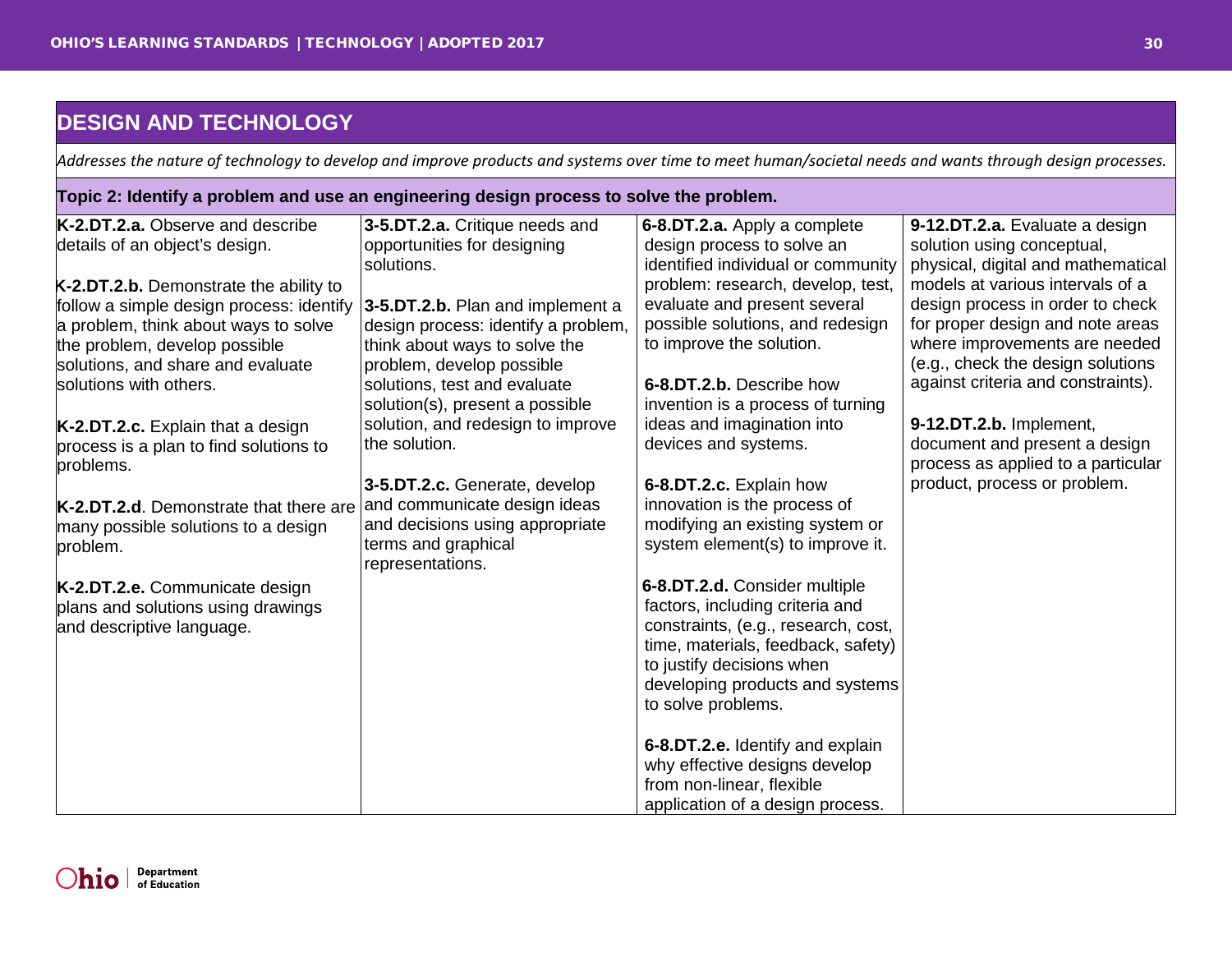<span id="page-30-0"></span>*Addresses the nature of technology to develop and improve products and systems over time to meet human/societal needs and wants through design processes.*

| Topic 3: Demonstrate that solutions to complex problems require collaboration, interdisciplinary understanding and systems thinking. |                                                                                              |                                                                                                                  |                                                                                 |  |  |
|--------------------------------------------------------------------------------------------------------------------------------------|----------------------------------------------------------------------------------------------|------------------------------------------------------------------------------------------------------------------|---------------------------------------------------------------------------------|--|--|
| K-2.DT.3.a. Describe how different<br>technologies are used in various fields. multiple components and describe                      | 3-5.DT.3.a. Design a product with                                                            | 6-8.DT.3.a. Collaborate to solve a 9-12.DT.3.a. Evaluate a<br>problem as an interdisciplinary                    | technological problem that has                                                  |  |  |
|                                                                                                                                      | how the components interact to                                                               | team modeling different roles and                                                                                | benefited from a multidisciplinary                                              |  |  |
| K-2.DT.3.b. Work as a team to identify<br>possible problems to solve and their                                                       | form a system.                                                                               | functions.                                                                                                       | approach.                                                                       |  |  |
| potential technological solutions.                                                                                                   | 3-5.DT.3.b. Explore and document                                                             | 6-8.DT.3.b. Explain ways that                                                                                    | 9-12.DT.3.b. Locate and evaluate                                                |  |  |
|                                                                                                                                      | connections between technology<br>and other fields of study.                                 | invention and innovation within<br>one field can transfer into other<br>fields of technology.                    | past predictions about the<br>development of technology.                        |  |  |
|                                                                                                                                      | 3-5.DT.3.c. Identify a product and                                                           |                                                                                                                  | 9-12.DT.3.c. Describe techniques                                                |  |  |
|                                                                                                                                      | describe how people from<br>different disciplines combined<br>their skills in the design and | 6-8.DT.3.c. Evaluate the<br>effectiveness of the group's<br>collaboration during the                             | for making decisions about the<br>future development of technology.             |  |  |
|                                                                                                                                      | production of the product.                                                                   | engineering design process and<br>the contribution of the varying<br>roles.                                      | 9-12.DT.3.d. Analyze the<br>interactions within systems and<br>between systems. |  |  |
|                                                                                                                                      |                                                                                              | 6-8.DT.3.d. Give examples of<br>how changes in one part of a<br>system can impact other parts of<br>that system. | 9-12.DT.3.e. Apply systems<br>thinking to solve a complex<br>problem.           |  |  |
|                                                                                                                                      |                                                                                              | 6-8.DT.3.e. Deconstruct a<br>system into its component parts<br>and describe how they<br>interrelate.            |                                                                                 |  |  |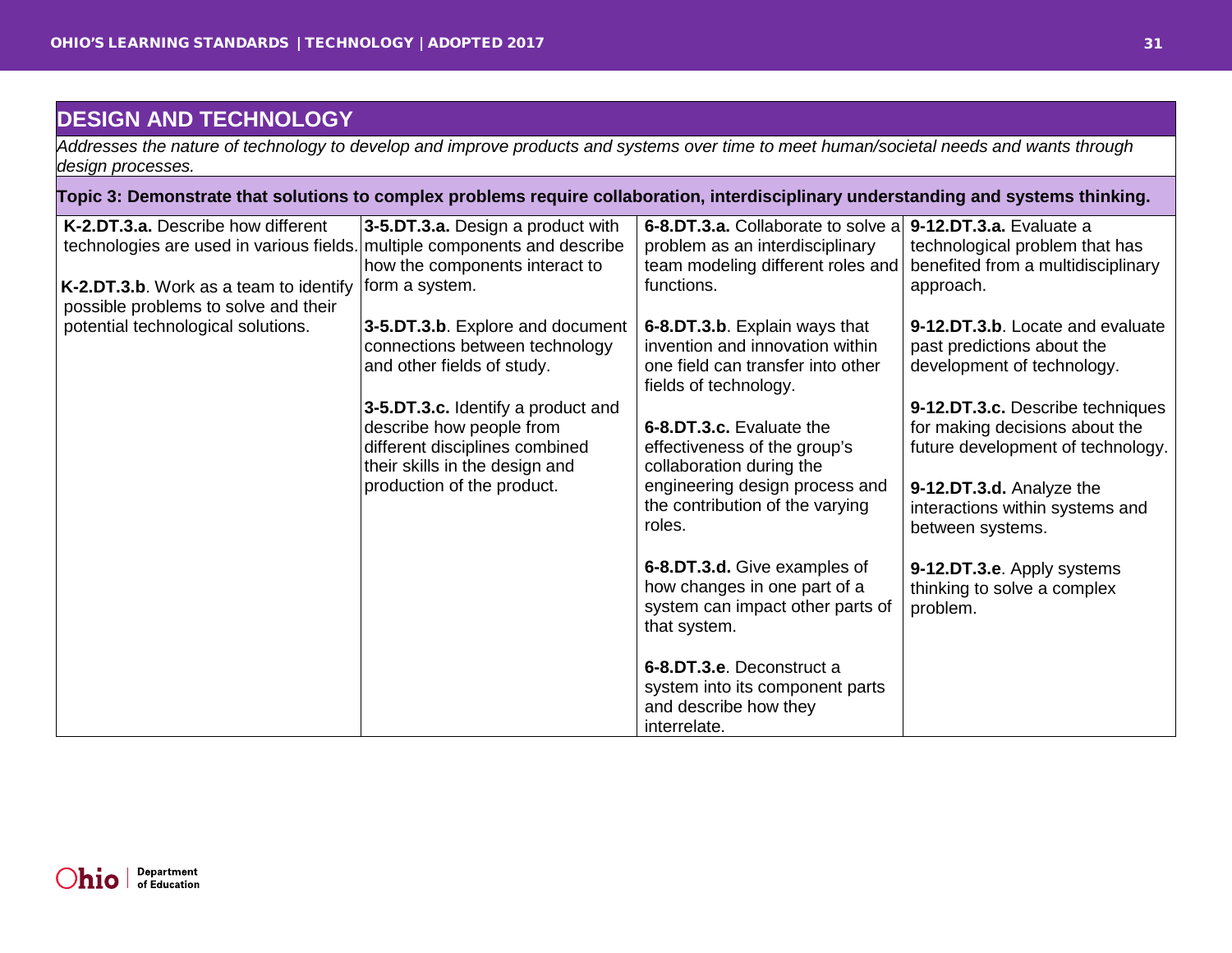<span id="page-31-0"></span>*Addresses the nature of technology to develop and improve products and systems over time to meet human/societal needs and wants through design processes.*

| Topic 4: Evaluate designs using functional, aesthetic and creative elements. |                                                                |                                                                |                                                                      |  |  |
|------------------------------------------------------------------------------|----------------------------------------------------------------|----------------------------------------------------------------|----------------------------------------------------------------------|--|--|
| K-2.DT.4.a. Identify and discuss the                                         | 3-5.DT.4.a. Use criteria developed   6-8.DT.4.a. Examine the   |                                                                | 9-12.DT.4.a. Evaluate                                                |  |  |
| use of aesthetics in everyday objects.                                       | with guidance to evaluate a new or progression of a product to |                                                                | project/product solutions and                                        |  |  |
|                                                                              | improved product for its functional,                           | identify how the functional,                                   | communicate observations of the                                      |  |  |
| K-2.DT.4.b. Identify and discuss                                             | aesthetic and creative elements.                               | aesthetic and creative elements                                | entire design process results.                                       |  |  |
| functional aspects of everyday objects.                                      |                                                                | were applied.                                                  |                                                                      |  |  |
|                                                                              | 3-5.DT.4.b. Examine a familiar                                 |                                                                | 9-12.DT.4.b. Interpret<br>data/information related to product        |  |  |
| K-2.DT.4.c. Identify and discuss<br>examples of creativity found in          | product or process and suggest<br>improvements to its design.  | 6-8.DT.4.b. Analyze                                            | environments or products that are testing to determine revisions and |  |  |
| everyday objects.                                                            |                                                                | examples of the application of the modifications to a design's |                                                                      |  |  |
|                                                                              |                                                                | principles of universal or inclusive                           | function and aesthetics.                                             |  |  |
| K-2.DT.4.d. Discuss and give                                                 |                                                                | design.                                                        |                                                                      |  |  |
| examples of how changes in design                                            |                                                                |                                                                | 9-12.DT.4.c. Critically evaluate a                                   |  |  |
| can be used to strengthen or improve                                         |                                                                | 6-8.DT.4.c. Apply the design                                   | design solution at multiple points                                   |  |  |
| a product.                                                                   |                                                                | principle "form follows function"                              | of a design process. Consider                                        |  |  |
|                                                                              |                                                                | to develop a product.                                          | design requirements and adjust                                       |  |  |
|                                                                              |                                                                |                                                                | processes and outcomes as<br>needed.                                 |  |  |
|                                                                              |                                                                |                                                                |                                                                      |  |  |
|                                                                              |                                                                |                                                                | 9-12.DT.4.d. Explain the                                             |  |  |
|                                                                              |                                                                |                                                                | interrelationship between                                            |  |  |
|                                                                              |                                                                |                                                                | technology, creativity and                                           |  |  |
|                                                                              |                                                                |                                                                | innovation.                                                          |  |  |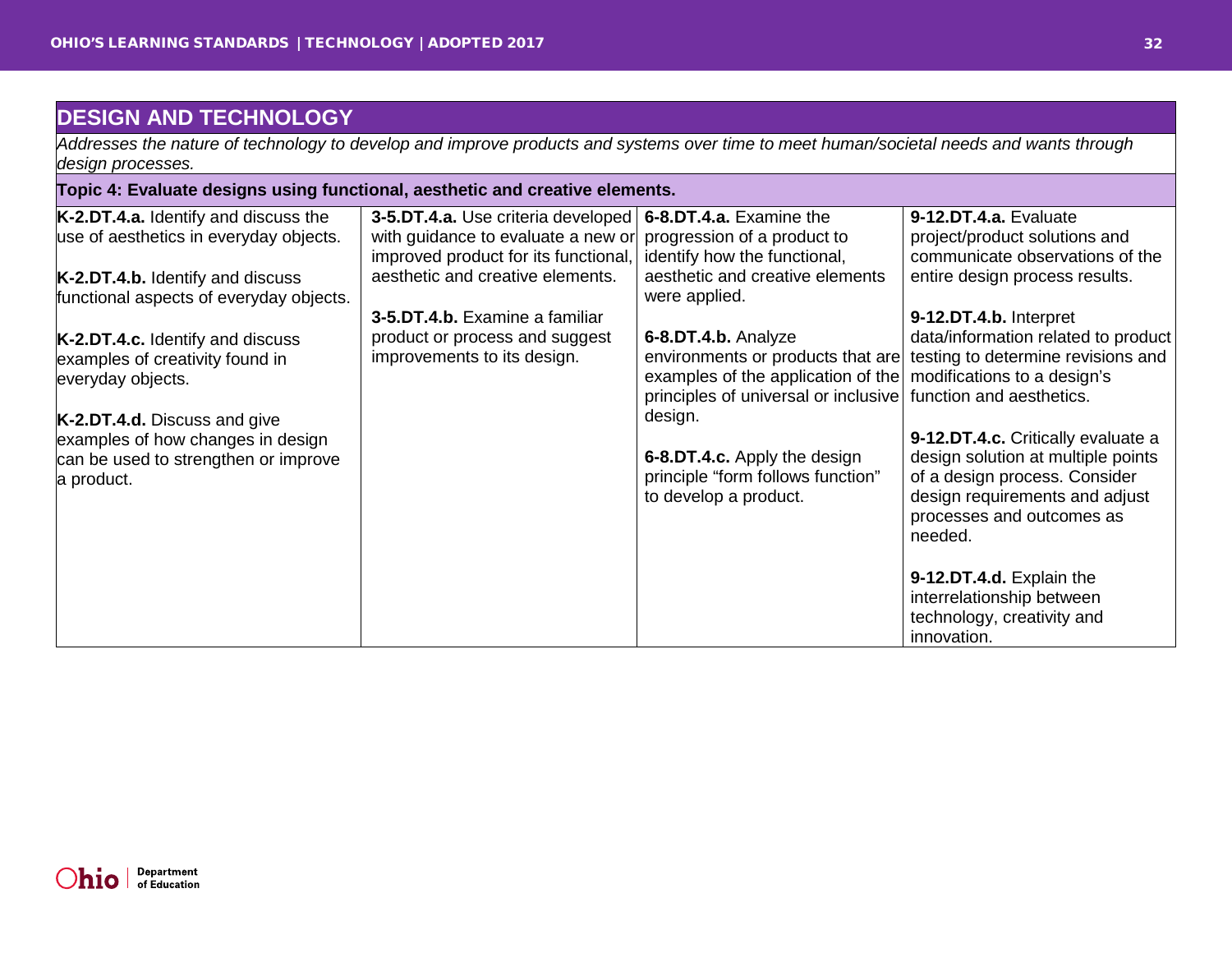## <span id="page-32-0"></span>**Acknowledgements**

During the revision process, the Advisory Committee, Working Group and Department used the following resources: the International Society for Technology in Education Standards (ISTE), the International Technology and Engineering Educators Association Standards (ITEEA), the Australian Curriculum Technologies Content Descriptions (ACARA) and Ohio's Learning Standards (to ensure alignment across content areas).

## <span id="page-32-1"></span>**ADVISORY COMMITTEE MEMBERS**

Joe Chavez Gallia-Vinton ESC Administrative Associate

Tad Douce META Solutions Vice President, Innovation & Adult Learning

Theresa Fredericka INFOhio Executive Director

Jennifer Fry Westerville City Schools K-12 Technology Integration Coordinator

Drew Gardner Ledgemont Local Schools Teacher

Krista Guy Dayton Public Schools Director, Library/Media Services & Educational Technology

Thad Haines Jackson City Schools Assistant Principal

Betsy Hood Eastwood Local Schools Director of eLearning

Clare Kilbaine Otterbein University Associate Professor

Selma Koc Cleveland State University Associate Professor

Brian Lien Princeton City Schools Teacher

Nicole Luthy Ohio Resource Center, The Ohio State University, Director

Richard Miller Ohio Technology & Engineering Educators Association (OTEEA) President

Sandra Paxton Ohio Board of Regents Manager of Technology Learning

Paul Post The Ohio State University Assistant Professor

Kelly Schooler Perry Local Schools Principal

Chris Willis Bowling Green State University Assistant Professor

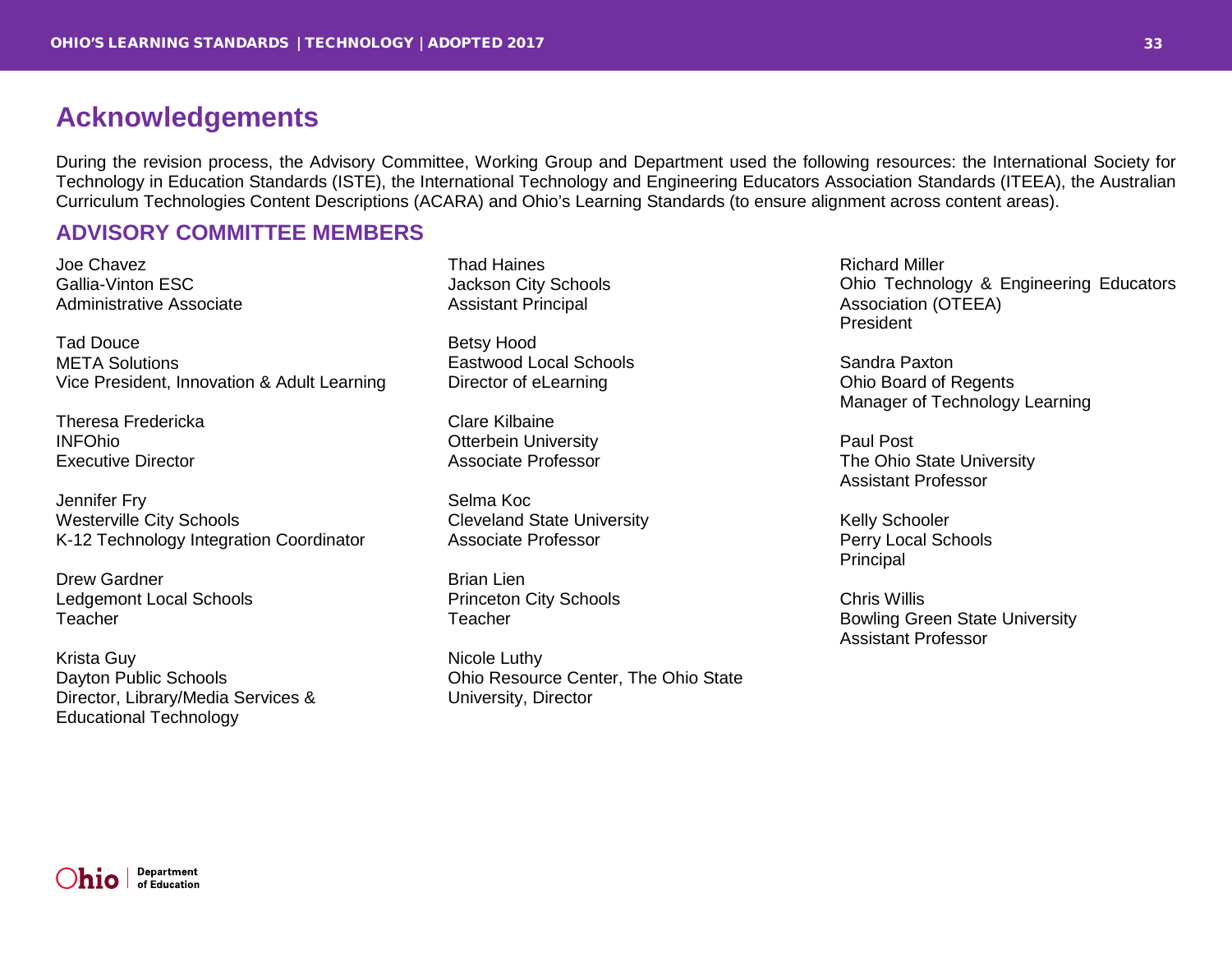## <span id="page-33-0"></span>**WRITING TEAM MEMBERS**

Sarah Closson Granville Exempted Village Schools Library Media Specialist

Michele Dickey Miami University Professor

Tad Douce META Solutions Vice President, Innovation & Adult Learning

Drew Gardner Ledgemont Local Schools Teacher

Gayle Geitgey INFOhio Instructional Integration Specialist

Allison Goedde Bowling Green State University Lecturer, Program Coordinator

Claire Grantier Sandusky City Schools Instructional Technology Facilitator

Gary Greenberg Public Media Connect, CET/ThinkTV Director of Educational Technology

Kimberly Hawk Ridgemont Local Schools Technology Integration Specialist

Department  $\sum_{\text{infinite}}$ 

Krista Heidenreich Lakota Local Schools Director of Digital Learning

Todd Heslet Anthony Wayne Local Schools **Teacher** 

Edward Hill Ohio Resource Center, The Ohio State University, Digital Learning Specialist

Susan Holland Westerville City Schools Retired Teacher

Andreas Johansson Kenston Local Schools Director of Technology Integration

Amy Kennedy Southwest Regional Career Tech Education Consultant

Tiffany Kirkbride Summit Academy Management Technology Integration Coach

Denise Lutz South Western City Schools Principal

Kristina Machamer Charter School Specialists School Improvement Coordinator William Nyerges Solon City Schools **Teacher** 

Giovanna Orlando Cardinal Local Schools **Teacher** 

Paul Post The Ohio State University Assistant Professor

Julie Ramos Geauga County ESC **Superintendent** 

Janet Rogers Ohio Center for Autism & Low Incidence (OCALI) Assistive Technology Program Director

Rebecca Rosecrans Tri-County Computer Services Association Educational Technologist

Paul Ross Bexley City Schools Technology Director

Joy Sama Northwest Local Schools Digital Director